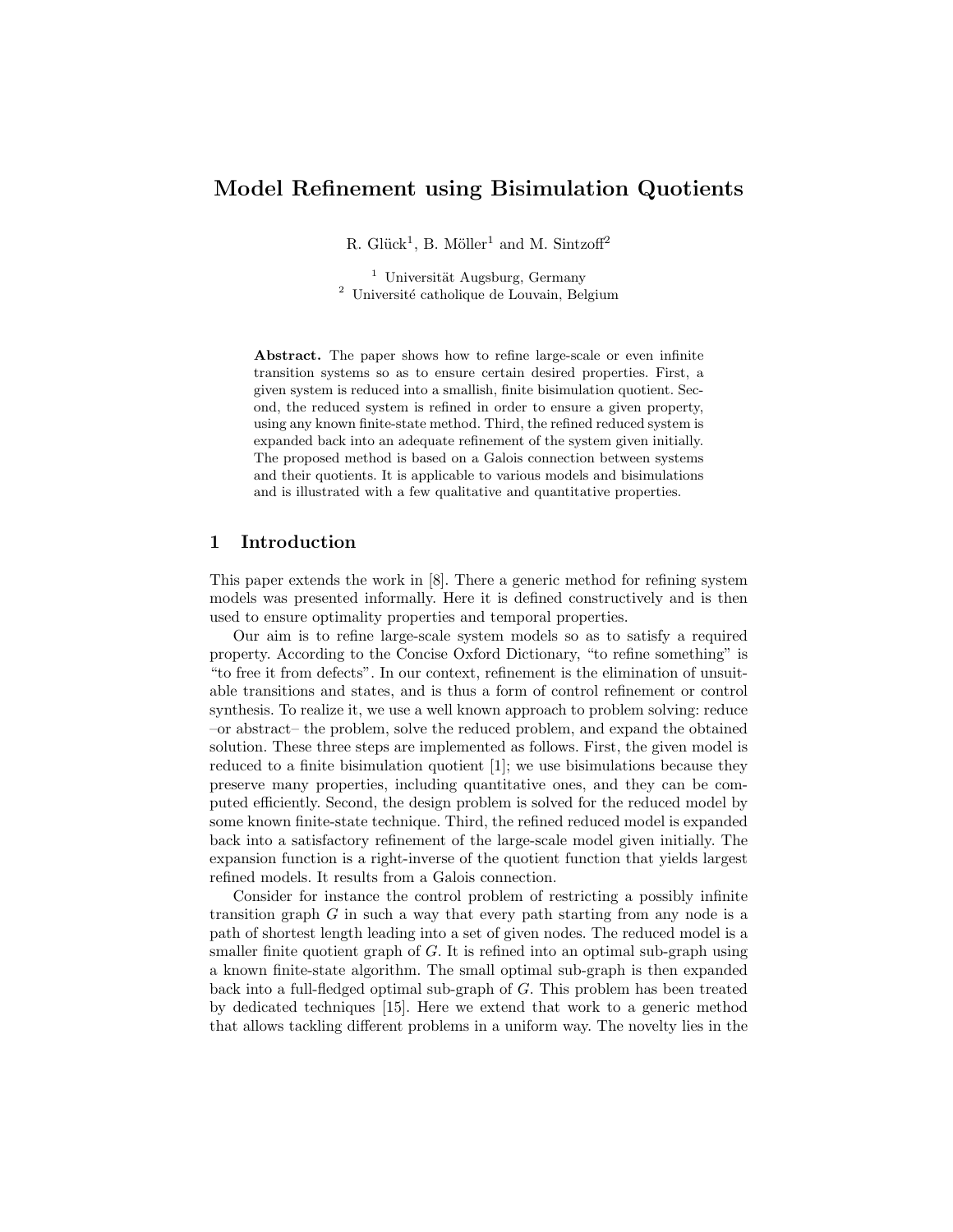particular combination and adaptation of results known from control synthesis and abstraction-based verification to yield an abstraction-based technique for refinement that ensures qualitative as well as quantitative properties and works for a family of infinite-state systems.

In the sequel, first we present generic definitions for classes of usual models and classes of related bisimulations. Second the proposed method is elaborated with the help of a Galois connection. Third a few applications are summarized. At the end we compare with related work and conclude.

### 2 Model Classes and Bisimulation Classes

We introduce a general pattern for typical model and bisimulation classes. The quotient operation, used to collapse models, is also defined generically.

This preliminary section may be skimmed over in a first reading.

#### 2.1 Prerequisites and Notational Conventions

Our technical development is based on binary and ternary relations; therefore we recall some definitions for them and fix some notation. The symbol  $\subset$  denotes non-strict inclusion between sets. Instead of bi-implication  $\Leftrightarrow$  we write  $\equiv$ . Definitional equality and equivalence are denoted by  $\dot{=}$  and  $\dot{=}$ , resp.

- For relation  $R \subseteq Q \times Q'$ ,  $x \in Q$ ,  $x' \in Q'$ , and  $B, C \subseteq Q$ ,  $B \subseteq 2^Q$ ,  $R^{\circ} \doteq \{(y,x) \mid (x,y) \in R\}$  is the *converse* of R,  $R(x) = \{(y, x) | (x, y) \in R\}$ ,  $R(B) = \bigcup \{R(x) | x \in B\}$ ,  $R(x, x') \equiv xRx' \equiv (x, x') \in R,$  $Im(R) \doteq R(Q), Dom(R) \doteq R<sup>o</sup>(Q'); R$  is total iff  $Dom(R) = Q$ .
- $A = \text{Domain restriction is defined as } R \downarrow B = R \cap (B \times Q')$ . Two properties are

$$
(R\downarrow B)\downarrow C = R\downarrow (B\cap C) , \qquad R\downarrow(\bigcup_{B\in\mathcal{B}}) = \bigcup_{B\in\mathcal{B}} (R\downarrow B) . \tag{1}
$$

- The composition of two relations  $R \subseteq Q \times Q', R' \subseteq Q' \times Q''$  is  $R; R'$  where  $x(R; R')x'' \equiv \exists x' \in Q' : xRx' \wedge x'R'x''.$
- − Given sets  $S, S'$ , we write  $S S'$  for the set difference of  $S, S'$ . Moreover, by  $S^2$  we mean  $S \times S$  and  $\chi_S$  is some predicate that characterizes S.
- For the application of a function  $f$  to an argument  $e$  we may write  $fe$  instead of  $f(e)$ .
- The set of Booleans is Bool  $\dot{=}$  {false, true}.

### 2.2 Model Classes

We present model structures that describe discrete-time dynamical systems. They comprise graphs and auxiliary components. The graph nodes and edges represent system states and transitions, resp. The auxiliary components may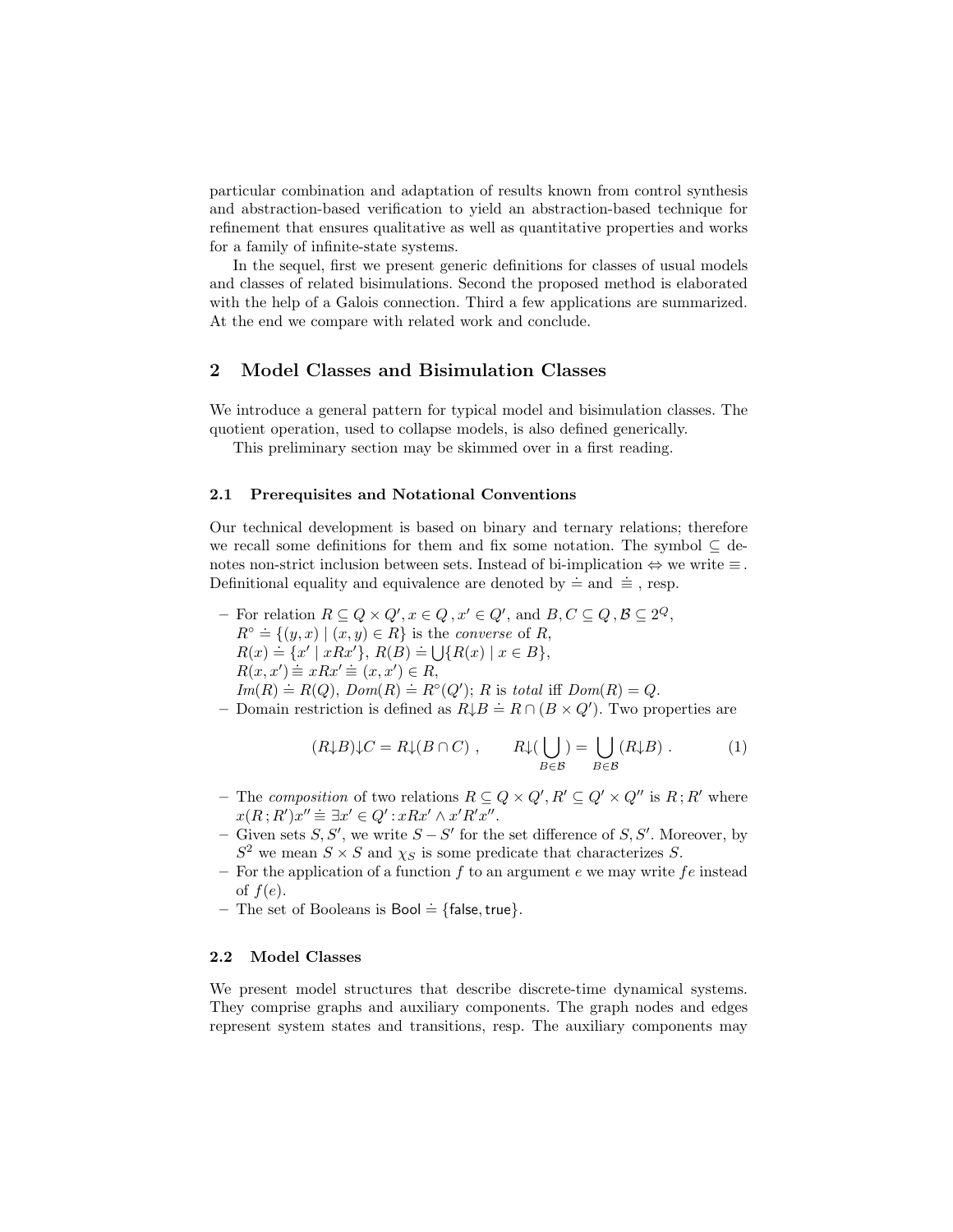be maps labelling states or transitions. Quotients of models are defined in a canonical way given equivalences between states.

**Graphs.** A graph is a pair  $(Q, T)$  composed of a set Q and an edge relation  $T \subseteq Q^2$ . A graph  $(Q', T')$  is a subgraph of a graph  $(Q, T)$  if  $Q' \subseteq Q \wedge T' \subseteq T$ . We then write  $(Q', T') \subseteq (Q, T)$ . All paths in a subgraph of G are paths in G. For a graph G let  $SubGr(G)$  denote the set of all subgraphs of G.

The following result is straightforward from the definitions. It generalizes the supremum definition  $(Q, T) \cup (Q', T') \doteq (Q \cup Q', T \cup T')$ .

**Lemma 2.1** (Complete Lattice of Subgraphs). Given a graph  $G$ , the partial order  $(SubGr(G), \subseteq)$  is a complete lattice where the supremum of a set of graphs is formed by taking componentwise union.

**Graph-Based Models.** A *(graph-based)* model M is a structure G or  $(G, A)$ where G is a graph  $(Q, T)$ , denoted by graph M, and A is a tuple  $(A_1, \ldots, A_n)$ . Each *(auxiliary)* component  $A_i$  is a mapping from  $Q$  or  $T$  into an external set  $S_i$  defined independently of G. If  $S_i$  = Bool then  $A_i$  represents a subset of Q or T. If  $n = 1$  we omit the tuple parentheses around A and write  $M = (G, A_1)$ .

A model  $M$  is *infinite* if  $Q$  is infinite.

The considered models are relatively simple. The graph of a model can be seen as its skeleton. A subset-type component  $A_i$  may, e.g., represent a set of target nodes. Other mappings  $A_i$  can be used to describe edge labels, e.g. weights, or node labels, e.g. node inputs or outputs in an import network. Kripke structures are models which involve a mapping from nodes into a set of atomic propositions (e.g. [2]). Of course, a combination of both node and edge labels is possible.

For a decorated model identifier such as  $M'$  or  $\tilde{M}$  it is understood that all its constituents carry the same decoration. E.g., when talking about a model  $M''$ it is understood that  $M'' = (G'', A'')$  and similarly for  $G''$  and  $A''$ .

Various operations  $\Psi$  on models  $M = ((Q, T), (A_1, \ldots, A_n))$  are determined by the definitions of  $\Psi Q$ ,  $\Psi T$ , and  $\Psi A_i$  for each component  $A_i$ , together with the distribution rule  $\Psi M \doteq ((\Psi Q, \Psi T), (\Psi A_1, \dots, \Psi A_n)).$ 

A model class M is some set of models which have the same structure, i.e., the same number and types of components. An  $\mathcal{M}$ -model is an element of  $\mathcal{M}$ .

Quotient Operation. Consider a model  $M = ((Q, T), A)$  and an equivalence  $E \subseteq Q^2$ . The *quotient operation* "/" serves to construct quotient models and is defined first for states and transitions, while the auxiliary components  $A_i$  will be treated in the following paragraph.

For any  $x, x' \in Q$ , let  $x/E = E(x)$  and  $(x, x')/E = (x/E, x'/E)$ . For any  $U \subseteq Q$  or  $U \subseteq T$ , let  $U/E = \{u/E \mid u \in U\}$ . Thus  $T/E = \{(x/E, x'/E) \mid$  $(x, x') \in T$   $\subseteq (Q/E)^2$ . We say that E is finitary if  $Q/E$  is finite.

Model Compatibility and Canonical Quotient Models. An equivalence E on a model  $M = (G, A)$  is called M-compatible if each map  $A_i$  satisfies  $\forall u, u' \in Dom(A_i): u/E = u'/E \Rightarrow A_i(u) = A_i(u')$ . Relationally this can be expressed as  $E \cap Dom(A_i)^2 \subseteq A_i$ ;  $A_i^{\circ}$ .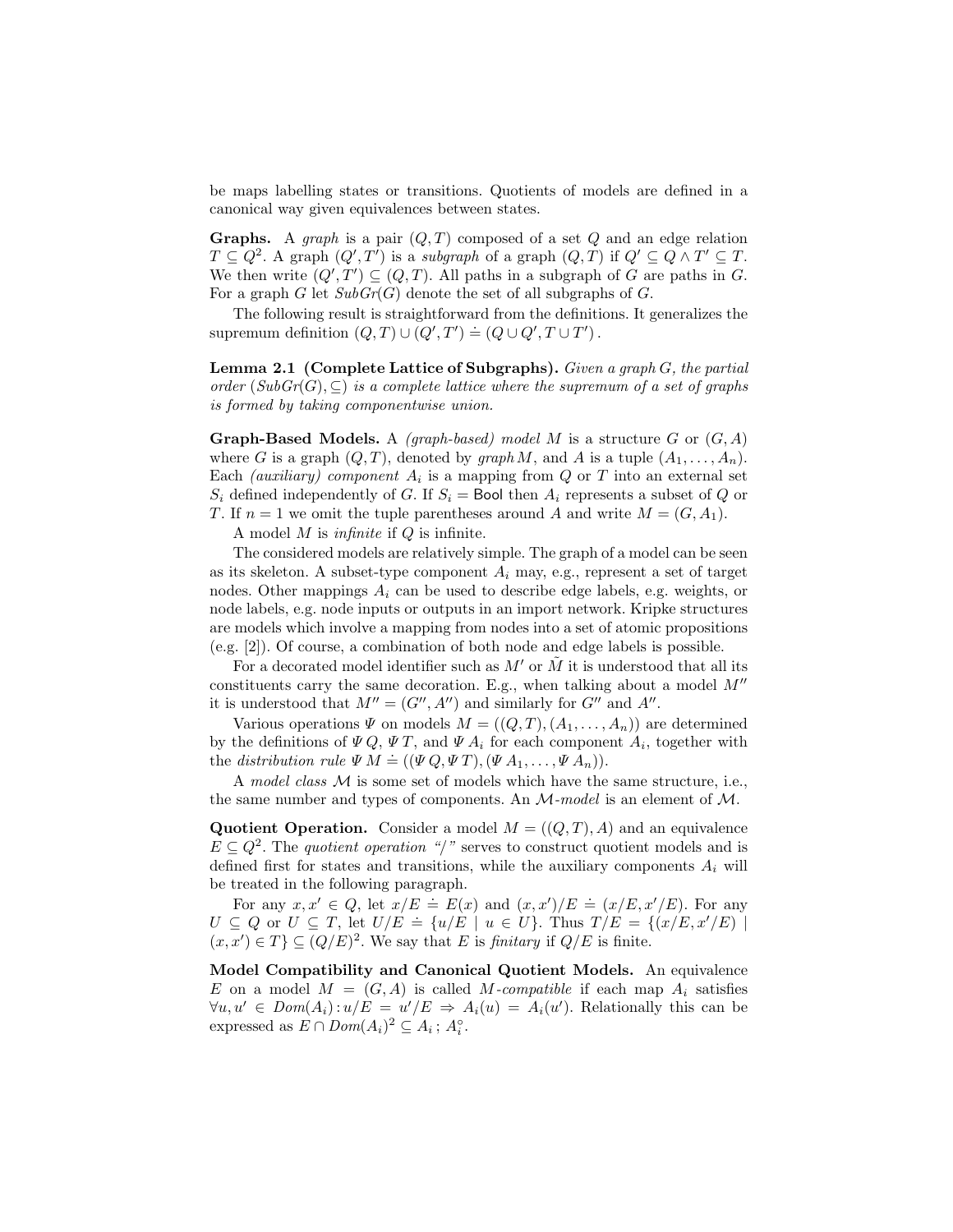Let  $Compat(M)$  denote the set of M-compatible equivalences. For any  $E \in$ Compat(M), we define the map  $A_i/E$  by  $\forall u \in Dom(A_i) : (A_i/E)(u/E) = A_i(u)$ .

The *(canonical)* quotient *(model)* of M by E is  $M/E$  as defined by the above distribution rule. A model class may contain models M and quotients  $M/E$ .

Labelled Transition Systems. The classical labelled transition systems, a.k.a. LTS, have the form  $S = (Q, H, T_H)$  where H is a finite set of transition labels and  $T_H \subseteq Q \times H \times Q$  [1, 5].

For each  $h \in H$ , let  $T_h \doteq \{(x, x') | (x, h, x') \in T_H\}$ . Then S is easily transformed into the model  $M_S = ((Q, T), L)$ , where  $L: T \to 2^H$  and  $\forall t \in T: L(t) =$  $\{h \mid t \in T_h\}$ . Thus S amounts to a structured presentation of the model  $M_S$ .

### 2.3 Bisimulation Classes

Bisimulations prove useful because they preserve many properties of system dynamics. Different classes of bisimulations are associated with different properties and different classes of models. Bisimulation equivalences may determine drastically reduced quotients and may even downsize some infinite models into finite ones. They can be computed in polynomial time in the case of finite models. Therefore we treat bisimulation equivalences in greater detail.

### 2.3.1 Bisimulations

We briefly review the classical definition of bisimulations, e.g. [14], and recall an equivalent form that is more suitable for our purposes.

A (partial) simulation between two models  $M, M'$  is a relation  $R \subseteq Q \times Q'$ such that  $\forall x, y \in Q, x' \in Q' : x \in Y \land x \in X' \Rightarrow \exists y' \in Q' : x' \in Y' \land y \in Y'$ .

A bisimulation between models M, M' is a relation  $R \subseteq Q \times Q'$  such that R and  $R^{\circ}$  are simulations between  $M, M'$  and  $M', M$ , resp. For actually computing bisimulations the following equivalent characterisation is fundamental (see the preface in [13]): R is a bisimulation between  $M, M'$  iff  $R \subseteq F_{basic}^{(M, M')}(R)$  where

$$
F_{basic}^{(M,M')} \doteq \lambda R: Q \times Q'.\left\{ (x, x') \mid (\forall y: xTy \Rightarrow \exists y': x'T'y' \land yRy') \land (\forall y': x'T'y' \Rightarrow \exists y: xTy \land yRy') \right\}.
$$

The above condition characterizes  $R$  as an expanded element, a.k.a. a postfixpoint, of the isotone function  $F_{basic}^{(M,M')}$ . Since the set of all relations is a complete lattice under the ⊆ ordering, by the Knaster-Tarski theorem that function has a greatest fixpoint. The latter is called the *coarsest* bisimulation between  $M, M'$ , since it coincides with the union of all bisimulations between  $M, M'$ . It can be computed by iterating  $F_{basic}^{(M,M')}$ , starting with the universal relation.

### 2.3.2 Bisimulation Classes and Generators of Bisimulation Maps

We abstract a bit from the above definitions, since we aim at a generic model refinement technique. From now on, the bisimulations introduced as post-fixpoints in § 2.3.1 are called *basic bisimulations* and their defining function is  $F_{basic}^{(M,M')}$ .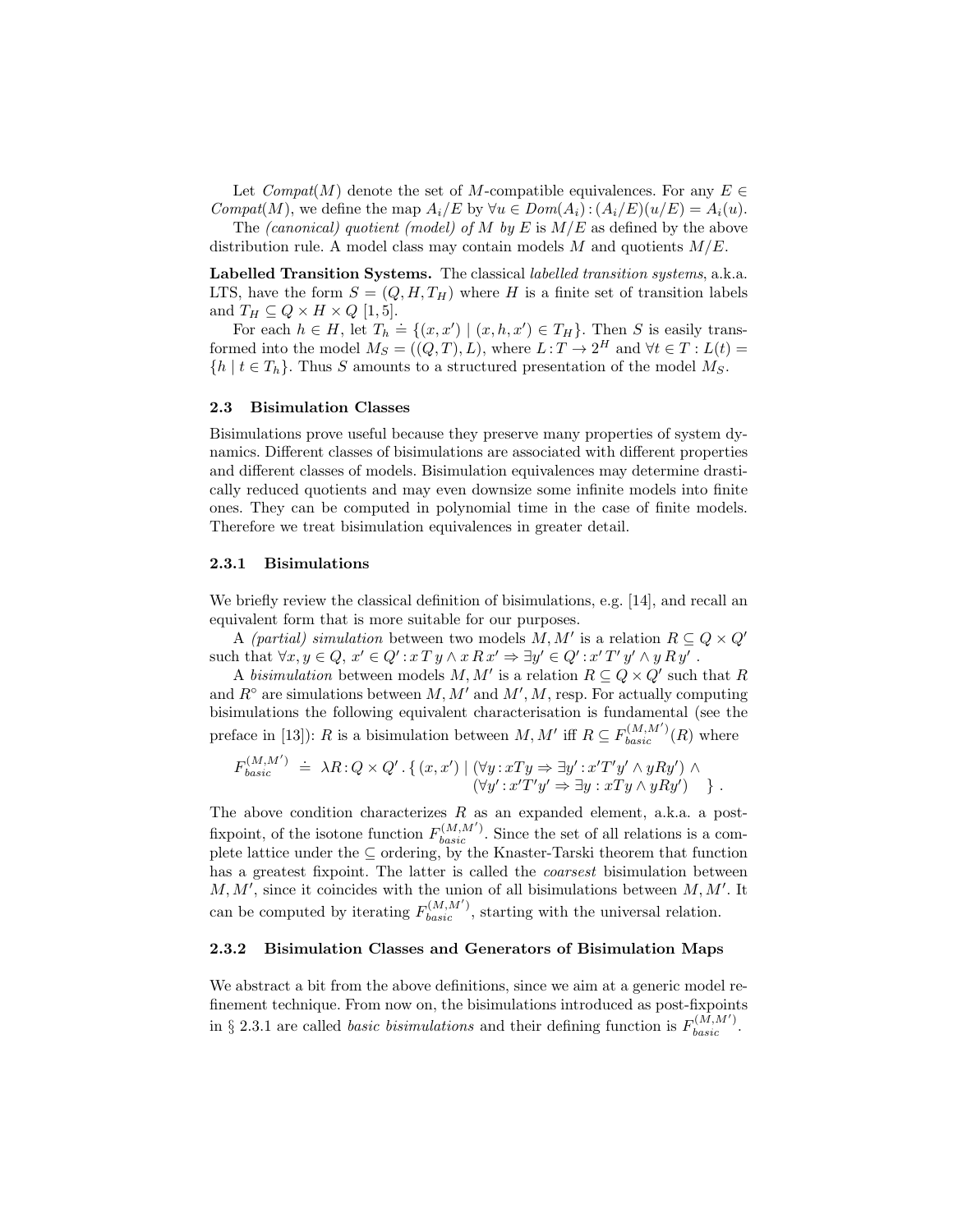Families and Classes of Bisimulations. Let  $M, M'$  be two models from an arbitrary model class. The set of all basic bisimulations for  $(M, M')$  is denoted by  $\mathcal{B}_{basic}^{(M,M')}$ . A bisimulation family  $\mathcal{B}^{(M,M')}$  is a subset of  $\mathcal{B}_{basic}^{(M,M')}$  that is closed under arbitrary unions. This subset may be defined by auxiliary constraints – e.g. equalities between node labels– which ensure the model compatibility of bisimulation equivalences (§ 2.2).

Given a model class M and a definition of the family  $\mathcal{B}^{(M,M')}$  for all  $M, M' \in$ M, the (M-)bisimulation class B is the set  $\bigcup_{M,M'\in\mathcal{M}}\mathcal{B}^{(M,M')}$ .

**Bisimulation Maps.** As recalled in  $\S$  2.3.1, basic bisimulation families can be defined using maps that generate basic bisimulations. A number of specialized bisimulation families can similarly be defined using functions between relations over states. Namely, a  $\mathcal{B}^{(M,M')}$ -bisimulation map is an isotone function  $F_{\mathcal{B}}^{(M,M')}$  $B^{(M,M')}$ :  $2^{Q \times Q'} \rightarrow 2^{Q \times Q'}$  such that  $\mathcal{B}^{(M,M')} = \{R \mid R \subseteq F_{\mathcal{B}}^{(M,M')}$  $B^{(M,M_-)}(R)\}.$ 

The function  $F_{\mathcal{B}}^{(M,M')}$  may be defined by a term  $\lambda R: Q \times Q'.G$ , where  $R, M, M'$  may occur free in G. Moreover the type of the parameter R may be strengthened as follows. Assume  $G = W \cap G'$  where  $W \subseteq Q \times Q'$  is defined independently of R. Then  $F_{\mathcal{B}}^{(M,M')}$  may be given as  $\lambda R$ : W. G'. This formulation allows simplifying the computation of the greatest fixpoint of  $F_{\mathcal{B}}^{(M,M')}$  $\mathcal{B} \mathcal{B}$ .

Iterative Construction of Coarsest Bisimulations. The coarsest basic bisimulation for  $M, M'$  is the greatest fixpoint of the map  $F_{basic}^{(M, M')}$ . It can be obtained as  $GFP(F_{basic}^{(M,M')}) \doteq \bigcap$  $n \in \mathbb{N}$  $(F_{basic}^{(M,M')})^n(Q \times Q')$ ; see § 2.3.1 and [5, 14]. Sim-

ilarly, if  $F_{\mathcal{B}}^{(M,M')}$  $B^{(M,M')}$  =  $\lambda R: W \cdot G$  is a  $\mathcal{B}^{(M,M')}$ -bisimulation map then the coarsest  $\mathcal{B}^{(M,M')}$ -bisimulation is  $GPF(F_{\mathcal{B}}^{(M,M')}$  $\mathcal{B}^{(M,M)}$ ) =  $\bigcap$  $n\in\mathbb{N}$  $(F_{\mathcal{B}}^{(M,M')}$  $(\mathcal{B}^{(M,M')})^n(W).$ 

Map Generators. A simple additional generalization abstracts bisimulation maps from particular models and thus determines a generic bisimulation-map for a whole set of models having the same structure. Namely, given a model class M and a bisimulation class B, an  $(M-bisimulation)$  map generator  $F<sub>\beta</sub>$  is a function that assigns a B-bisimulation map  $F_{\mathcal{B}}^{(M,M')}$  $\mathcal{B}^{(M,M')}$  to any  $M, M' \in \mathcal{M}$ .

Hence  $F_{\mathcal{B}} \doteq \lambda M, M' : \mathcal{M} \cdot F_{\mathcal{B}}^{(M,M')}$  $E_{\mathcal{B}}^{(M,M')}$ , viz.  $F_{\mathcal{B}}(M,M') = F_{\mathcal{B}}^{(M,M')}$  $\mathcal{B}^{(M,M)}$ . So the characteristic predicate  $\chi_B$  can be given by  $\chi_B(R) \equiv \bigvee_{M,M' \in \mathcal{M}} R \subseteq F_B(M,M')(R)$ .

Examples for map generators will be presented in  $\S 2.4$  and  $\S 4$ .

#### 2.3.3 Conventions

We fix a few further notational conventions and abbreviations on the basis of classical notions. Let  $\mathcal B$  be a bisimulation class and assume  $M, M'$  belong to the same model class.

- $-$  A relation R is a B-bisimulation between M and M' if  $R \in \mathcal{B}^{(M,M')}$ .
- The models  $M, M'$  are  $\mathcal{B}\text{-}bisimilar$  if  $\exists R: R \in \mathcal{B}^{(M,M')}$ .
- We write  $\mathcal{B}^{(M)}, F_{\mathcal{B}}^{(M)}, F_{\mathcal{B}}(M)$  for  $\mathcal{B}^{(M,M)}, F_{\mathcal{B}}^{(M,M)}, F_{\mathcal{B}}(M,M)$ , resp.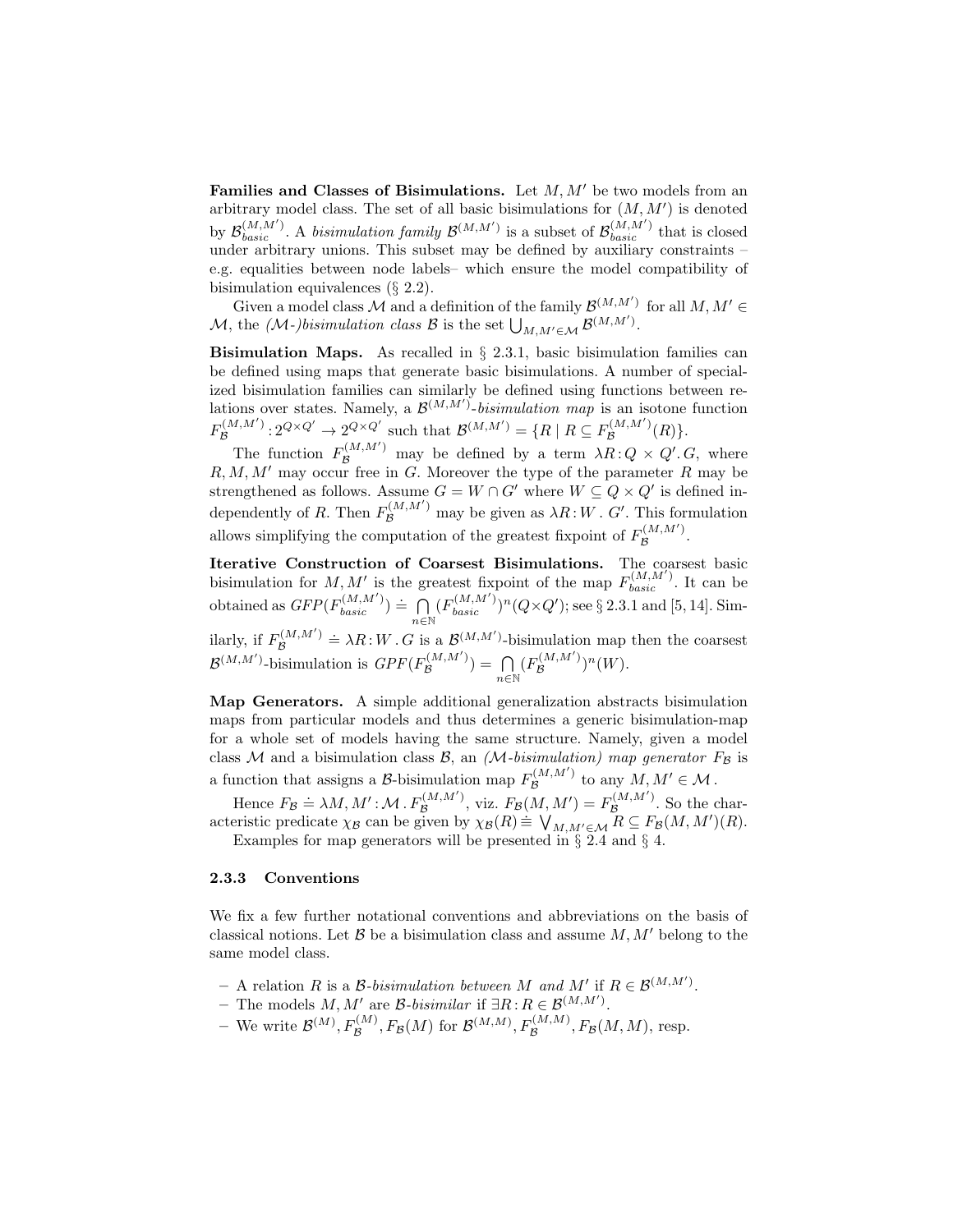$-$  A relation  $R \subseteq Q^2$  is a *B*-bisimulation for M if  $R \in \mathcal{B}^{(M)}$ .

#### 2.3.4 Bisimulation Equivalences and Model Reductions

We recall two useful properties (see e.g.  $[1, 2]$ ) and introduce quotient models based on coarsest bisimulations. One fixed but arbitrary model class containing models and their quotients is understood.

Lemma 2.2 (Bisimulation Equivalences). Consider a model  $M$ , a bisimulation class  $\mathcal{B}$ , and  $E \in \text{Compat}(M)$ .

- 1. The coarsest B-bisimulation for M is an equivalence.
- 2. If E is a B-bisimulation for M then  $M/E$  and M are B-bisimilar.

For a specific bisimulation class, these properties are established by the proofs of Lemma 7.8 and Theorem 7.14, resp., in [1]. These proofs can be reused for other auxiliary components and thus for other bisimulation classes.

A bisimulation class B is M-compatible if, for all  $M \in \mathcal{M}$ , the coarsest B-bisimulation for M is M-compatible; see Part 1 above and  $\S 2.2$ .

Reducers and Reductions of Models. The coarsest  $\beta$ -bisimulation for M determines the least number of equivalence classes of any bisimulation in  $\mathcal{B}^{(M)}$ . It is called the (strongest  $\mathcal{B}$ -)reducer of M and is denoted by  $Red_{\mathcal{B}}(M)$ . Accordingly the quotient model  $M/Red_B(M)$  is called the *(strongest B-)reduction of M*.

For sufficiently regular infinite models, called *well-structured* [10], the reducers are finitary and hence the reductions are finite.

#### 2.4 Algorithms Generating Bisimulation Equivalences

A bisimulation algorithm BisimAlgo<sub>B</sub> for an M-map-generator  $F_B$  is an algorithm which, given  $M \in \mathcal{M}$ , yields the B-reducer  $Red_{\mathcal{B}}(M)$ , if finitary. So it computes the function  $\lambda M : \mathcal{M}$ .  $GFP(F_{\mathcal{B}} M)$ ; see § 2.3.2. A few such algorithms are briefly recalled hereafter; all are derived from a fundamental algorithm for labelled transition systems in which partitions represent equivalences.

In this section models are finite unless indicated otherwise.

1. Labelled Transition Systems. Let  $M_H$  be an LTS  $(Q, H, T_H)$  (§ 2.1). Recall that  $xT_h y \equiv (x, h, y) \in T_H$ . The basic bisimulation map generator  $F_{basic}^{LTS}$  is akin to  $F_{basic}$  (§ 2.3.2) and is defined as follows [5, 14]:

$$
F_{basic}^{LTS} \doteq \lambda M_H \cdot \lambda E : Q^2 \cdot \{(x, x') \mid \forall h \in H : (\forall y : xT_h y \Rightarrow \exists y' : x'T_h y' \land yEy') \land (\forall y' : x'T_h y' \Rightarrow \exists y : xT_h y \land yEy') \}.
$$

A bisimulation algorithm  $BisimAlgo_{basic}^{LTS}$  is found in [11].

2. Basic Maps for Models. A bisimulation algorithm  $BisimAlgo_{basic}$  is obtained in two steps. First, the graph  $(Q, T)$  of any model M is transformed into the LTS  $M_H = (Q, \{h\}, \{(x, h, y) \mid xTy\})$ , where  $H = \{h\}$  consists of an arbitrary single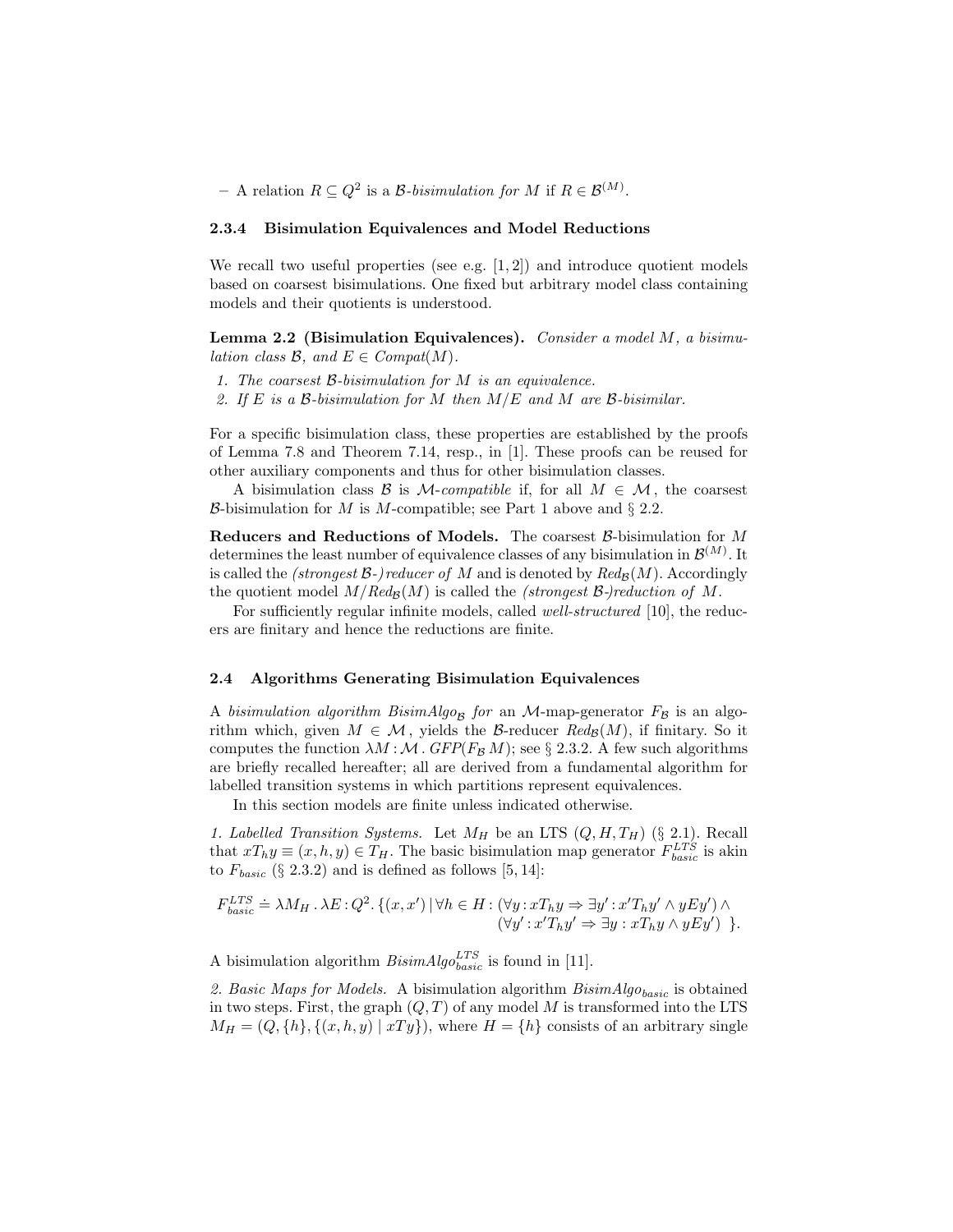label h (§ 2.1). Thus the basic bisimulations for M are those for  $M_H$ . Second, Case 1 above is applied.

3. Maps with an Independent Auxiliary Equivalence. Consider a model class M and a map generator  $F_{basic,W} = \lambda M : M \cdot \lambda E : W \cdot F_{basic}(E)$  (§ 2.3.2). A bisimulation algorithm  $BisimAlg_{basic,W}$  is obtained by applying  $BisimAlg_{basic}$ from Case 2 where the initial partition  ${Q}$  is replaced by  $Q/W$  [1, 5].

4. Maps with a Dependent Auxiliary Equivalence. Consider the class  $\mathcal{M}_q$  of models  $((Q, T), g)$  where  $g: T \to S$  for a given set S. Let the map generator be

$$
F_g \doteq \lambda M \colon \mathcal{M}_g \cdot \lambda E : Q^2 \cdot W_g(E) \cap F_{basic}(E)
$$
  

$$
W_g(E) \doteq \{ (x, x') \mid \forall y, y' : xTy \wedge x'Ty' \wedge yEy' \Rightarrow g(x, y) = g(x', y') \}.
$$

Case 3 is inapplicable because  $W_g$  depends on E. A bisimulation algorithm BisimAlgo<sub>g</sub> can be obtained as follows. First, any  $\mathcal{M}_g$ -model M is transformed into the LTS  $M_H = (Q, H, T_H)$  such that  $H = Im(g)$  and  $T_H = \{(x, g(x, y), y) \mid$  $xTy$  (§ 2.1). Thus the bisimulations generated by  $F_q$  for M are the basic bisimulations for  $M_H$ . Second, Case 1 is applied.

Bisimulation algorithms can be defined similarly for other models which include mappings akin to g.

5. Well-Structured Infinite Models. Since their reducers are finitary equivalences  $(\S$  2.3.4), a symbolic variant of Case 2, 3 or 4 can be used [10].

# 3 Generic Refinement using Finite Abstract Models

As outlined in § 1, a given model is abstracted into a finite quotient model and the latter is refined into a model that must be expanded back to a full-fledged model refining the given one. In this main section, first an adequate expansion operation is constructed. Second, we define a class of formulae that are preserved under expansion. Third, a refinement algorithm is presented.

As in  $\S 2.3.4$ , one fixed but arbitrary model class M is understood. Likewise, an  $\mathcal{M}\text{-compatible bisimulation class } \mathcal{B}$  is understood.

#### 3.1 Construction of an Adequate Expansion Operation

To ensure consistency, expansion needs to be an approximate inverse of quotient, which is not invertible (§ 2.2). Moreover refined models should include a maximum of useful states and transitions. Expansion should thus generate the largest possible models. Therefore, to ensure invertibility and maximality, the quotient and expansion operations must be adequately restricted.

Fortunately, expansion, restricted quotient, and restricted expansion can easily be developed using a Galois connection between models and their quotients.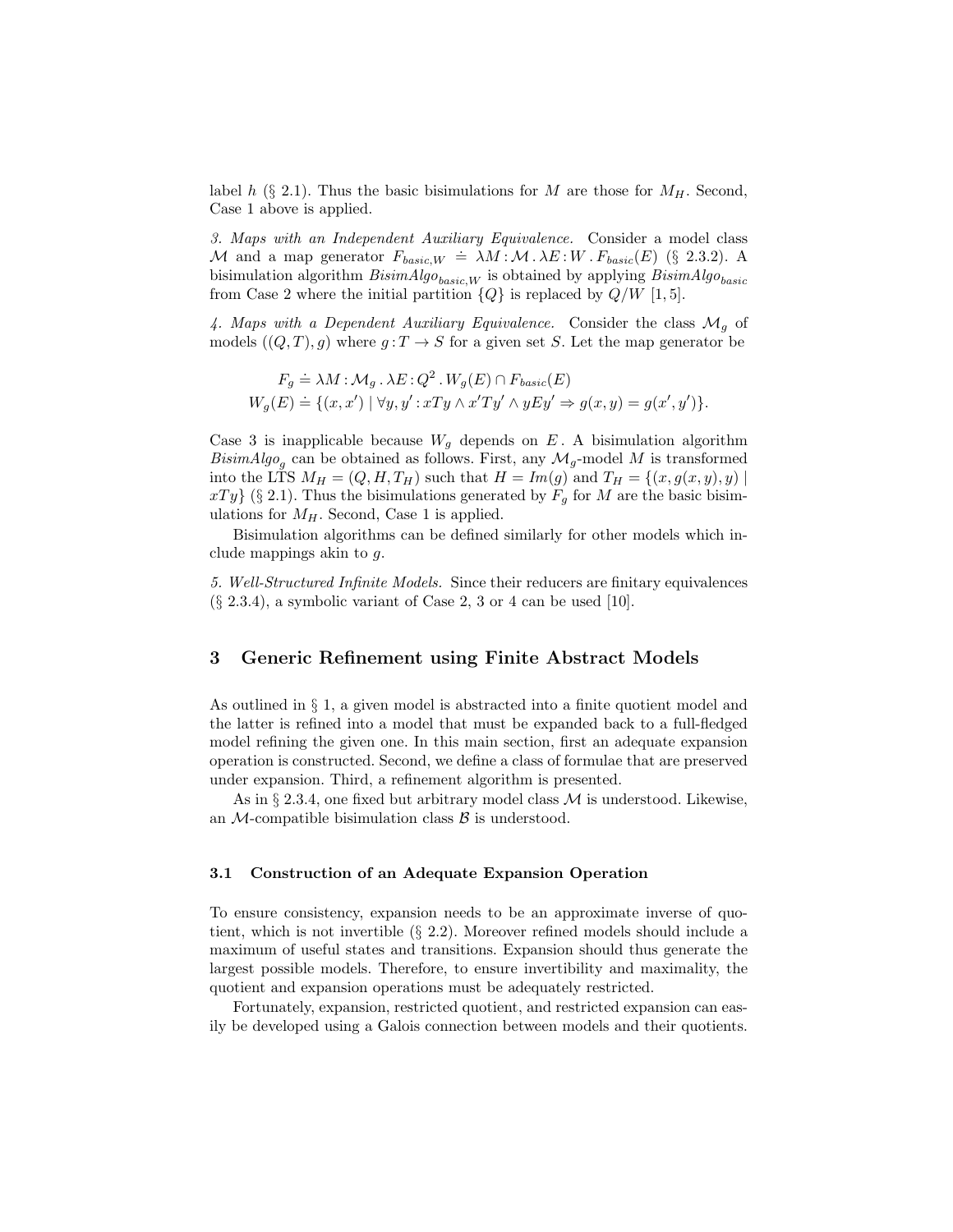#### 3.1.1 A Brief Reminder about Galois Connections

A pair  $(F, G)$  of total functions  $F : A \to B$  and  $G : B \to A$  between pre-orders  $(A, \leq_A)$  and  $(B, \leq_B)$  is called a *Galois connection* between A and B iff

$$
\forall x \in A : \forall y \in B : F(x) \leq_B y \equiv x \leq_A G(y) . \tag{2}
$$

Then F is called the *lower*, G the *upper adjoint* of  $(F, G)$ . In particular a pair  $(F, F^{\circ})$  of mutually inverse functions forms a Galois connection.

We summarize the most important results about Galois connections for our purposes (see e.g. [4]), omitting the indices  $_A$ ,  $_B$  and some symmetric properties.

#### Proposition 3.1 (Closures and Adjoints).

- 1. F preserves all existing suprema and G preserves all existing infima.
- 2.  $G \circ F$  and  $F \circ G$  are a closure and a kernel operator, resp. The set of  $G \circ F$ closed elements, i.e., the set of fixpoints of  $G \circ F$ , is the image set  $G(B)$ .
- 3. The adjoints of a Galois connection determine each other uniquely.

By this latter fact, one adjoint allows defining the other. A sufficient condition for the existence of an upper adjoint is given in the following central proposition, which also characterizes the upper adjoint in terms of the lower one.

### Proposition 3.2 (Upper Adjoints and Image-Maximal Inverses).

1. Assume that  $(A, \leq_A)$  and  $(B, \leq_B)$  are complete lattices. Then every function  $F: A \rightarrow B$  that preserves all suprema has an upper adjoint G given by

$$
\forall y \in B : G(y) = \sup\{x \in A \mid F(x) \le y\} .
$$
 (3)

2. Consider a Galois connection  $(F, G)$  between preorders  $(A, \leq_A)$  and  $(B, \leq_B)$ . Let  $f = F \downarrow G(B)$  and  $g = G \downarrow F(A)$  be the restrictions of F and G to the respective image sets. Then f and g are inverses of each other such that

$$
(Maximality) \qquad \forall y \in F(A) : g(y) = \sup\{x \in A \mid F(x) = y\}.
$$
 (4)

The function inverse g is called *image-maximal* in order to highlight maximality.

We will apply Prop. 3.2 for the case where  $F$  is the quotient operation. The details of the proofs to follow may be skipped in a first reading.

#### 3.1.2 The Complete Lattice of Submodels of a Model

An operation restricting models serves to define lattices of submodels on the basis of lattices of subgraphs (cf. § 2.2).

Model Restriction and Canonical Submodels. Consider a model M and a graph  $G' \subseteq graph M$ . The *restriction operation* " $\Downarrow$ " extends domain restriction  $\downarrow$  of functions (§ 2.1) to the case of models.

We first set  $P \Downarrow G' = P \cap Q'$  for  $P \subseteq Q$  and  $S \Downarrow G' = S \cap T'$  for  $S \subseteq T$ . For a map  $A_i$ , let  $A_i \Downarrow G' = A_i \downarrow (Dom(A_i) \Downarrow G')$ . Then the *(canonical) submodel of* a model M induced by G' is  $M \downarrow G'$  as defined by the distribution rule of § 2.2.

We establish three useful properties of restriction.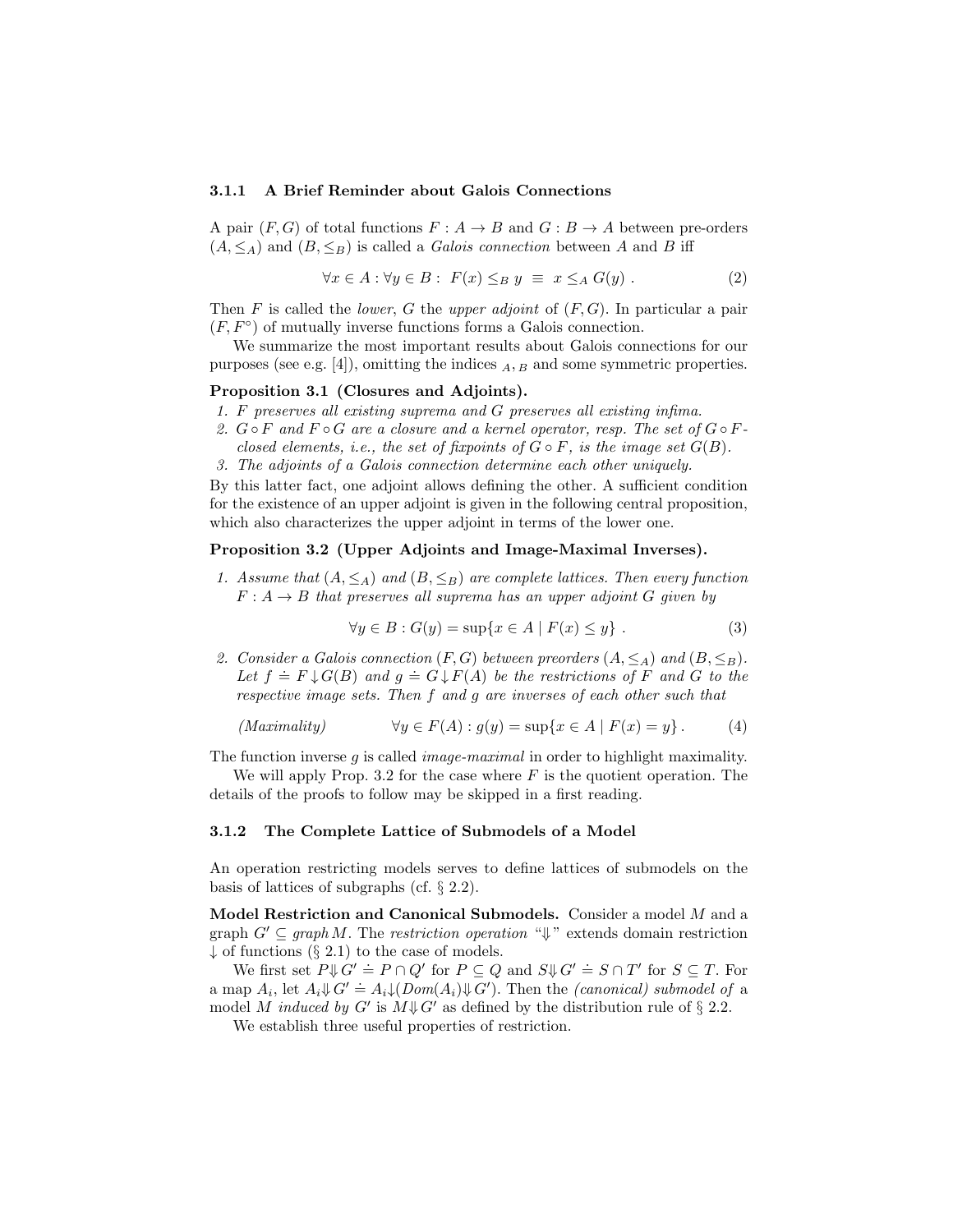#### Lemma 3.3 (Composition of Model Restrictions).

- 1.  $graph(M\Downarrow G') = G'$  and  $M = M\Downarrow graph M$ .
- 2. If  $G' \subseteq graph M$  then  $Dom(A_i \Downarrow G') = Dom(A_i) \Downarrow G'$ .
- 3. If  $G' \subseteq graph M$  and  $G'' \subseteq G'$  then  $(M \downarrow G') \downarrow G'' = M \downarrow G''$ .

*Proof.* In calculations " $\triangleleft$  reason" can be read as "because (of) reason".

- 1. The first assertion is immediate from the definition. For the second one we observe that  $A_i \Downarrow (graph M) = A_i \downarrow (Dom(A_i) \Downarrow (Q, T)) = A_i \downarrow Dom(A_i) = A_i.$
- 2. Immediate from the definition.
- 3. First,  $(M\mathcal{H}G')\mathcal{H}G'' = M\mathcal{H}G''$  is well defined, since by the assumption and Part 1 we have  $G'' \subseteq G' = graph(M \Downarrow G')$ . Second, given  $M = (G, A)$ , we treat  $G = (Q, T)$  and A in turn. For  $P \subseteq Q$ , we calculate  $(P \n\downarrow G') \n\downarrow G'' =$  $(P \cap Q') \cap Q'' = P \cap Q'' = P \Downarrow G''$ . Likewise for  $S \subseteq T$ . Then, for  $D_i \doteq (P \cap Q') \cap Q'' = P \cap Q'' = P \Downarrow G''$ .  $Dom(A_i), D'_i \doteq D_i \Downarrow G'$ , and  $A'_i \doteq A_i \Downarrow D'_i$ , we derive

$$
(A_i \nV G')\nV G'' = A'_i \nV G'' \qquad \lhd \text{LHS of the thesis and def. of } \nV = A'_i \nV (D'_i \nV G'') = A'_i \nV (D_i \nV G') \qquad \lhd \text{def. of } \nV \text{ and Part 2} \\
= A'_i \nV (D_i \nV G'') \qquad \lhd \text{above calculation for } P \text{ or } S \\
= A_i \nV (D_i \nV G') \cap (D_i \nV G'') \\
= A_i \nV (D_i \nV G'') = A_i \nV G'' \qquad \lhd \text{def. of } A'_i \text{ and } (1) \\
= A_i \nV (D_i \nV G'') = A_i \nV G'' \qquad \lhd \text{def. of } A'_i \text{ and } (1) \\
= A_i \nV (D_i \nV G'') = A_i \nV G'' \qquad \lhd \text{def. of } A'_i \text{ and } (1) \\
= A_i \nV (D_i \nV G'') = A_i \nV G'' \qquad \lhd \text{def. of } A'_i \text{ and } (1) \\
= A_i \nV G'' \qquad \lhd \text{def. of } A'_i \text{ and } (1) \\
= A_i \nV G'' \qquad \lhd \text{def. of } A'_i \text{ and } (1) \\
= A_i \nV G'' \qquad \lhd \text{def. of } A'_i \text{ and } (1) \\
= A_i \nV G'' \qquad \lhd \text{def. of } A'_i \text{ and } (1) \\
= A_i \nV G'' \qquad \lhd \text{def. of } A'_i \text{ and } (1) \\
= A_i \nV G'' \qquad \lhd \text{def. of } A'_i \text{ and } (1) \\
= A_i \nV G'' \qquad \lhd \text{def. of } A'_i \text{ and } (1) \\
= A_i \nV G'' \qquad \lhd \text{def. of } A'_i \text{ and } (1) \\
= A_i \nV G'' \qquad \lhd \text{def. of } A'_i \text{ and } (1) \\
= A_i \nV G'' \qquad \lhd \text{def. of } A'_i \text{ and } (1) \\
= A_i \nV G'' \qquad \lhd \text{def. of } A'_i \text{ and } (1) \\
= A_i \nV G'' \qquad \lhd \text{def. of } A'_i \text{ and } (1) \\
= A_i \nV G''
$$

**Submodel Relation.** Using restriction we define the *submodel relation*  $\subseteq$  by

$$
M' \subseteq M \ \equiv \ \exists G' \subseteq graph \, M : M' = M \Downarrow G'
$$

where  $M, M' \in \mathcal{M}$ . If  $M' \subseteq M$  we also say that  $M'$  refines M. For a model M Let  $Sub(M) \doteq \{M' \mid M' \subseteq M\}$ . In case M is infinite,  $Sub(M)$  is infinite too. The submodel –or refinement– relation has pleasant properties.

Lemma 3.4 (Complete Lattices of Submodels). Consider any  $M \in \mathcal{M}$ .

- 1. For  $M', M'' \in Sub(M)$  we have  $M' \subseteq M'' \equiv graph M' \subseteq graph M''$ .
- 2. The relation  $\subseteq$  between models in Sub(M) is a partial order.
- 3.  $(Sub(M), \subseteq)$  is a complete lattice where the supremum of a set of submodels is componentwise union.

#### Proof.

- 1. Assume  $M' = M \downarrow G'$  and  $M'' = M \downarrow G''$  for some  $G', G'' \subseteq graph M$ . Then by Lemma 3.3.1 we have  $graph M' = G'$  and  $graph M'' = G''$ .
	- ( $\Rightarrow$ )  $M' \subseteq M''$   $\triangleleft$  LHS of the thesis  $\Rightarrow \text{ graph } M' = \widetilde{G}$   $\triangleleft$  for some  $\widetilde{G} \subseteq G''$  by def. of  $\subseteq$ and Lemma 3.3.1  $\Rightarrow G' \subseteq G''$   $\lhd G' = graph M' = \widetilde{G} \subseteq G''$ . ( $\Leftarrow$ )  $G' \subseteq G''$   $\triangleleft$  RHS of the thesis  $\Rightarrow M'' \downarrow G' = (M \downarrow G'') \downarrow G' \quad \triangleleft \text{unfold } M''$  $= M \sqrt[n]{G'} = M'$   $\triangleleft$  Lemma 3.3.3 and fold  $M'$  $\Rightarrow M' \subseteq M''$   $\triangleleft$  def. of  $\subseteq$ .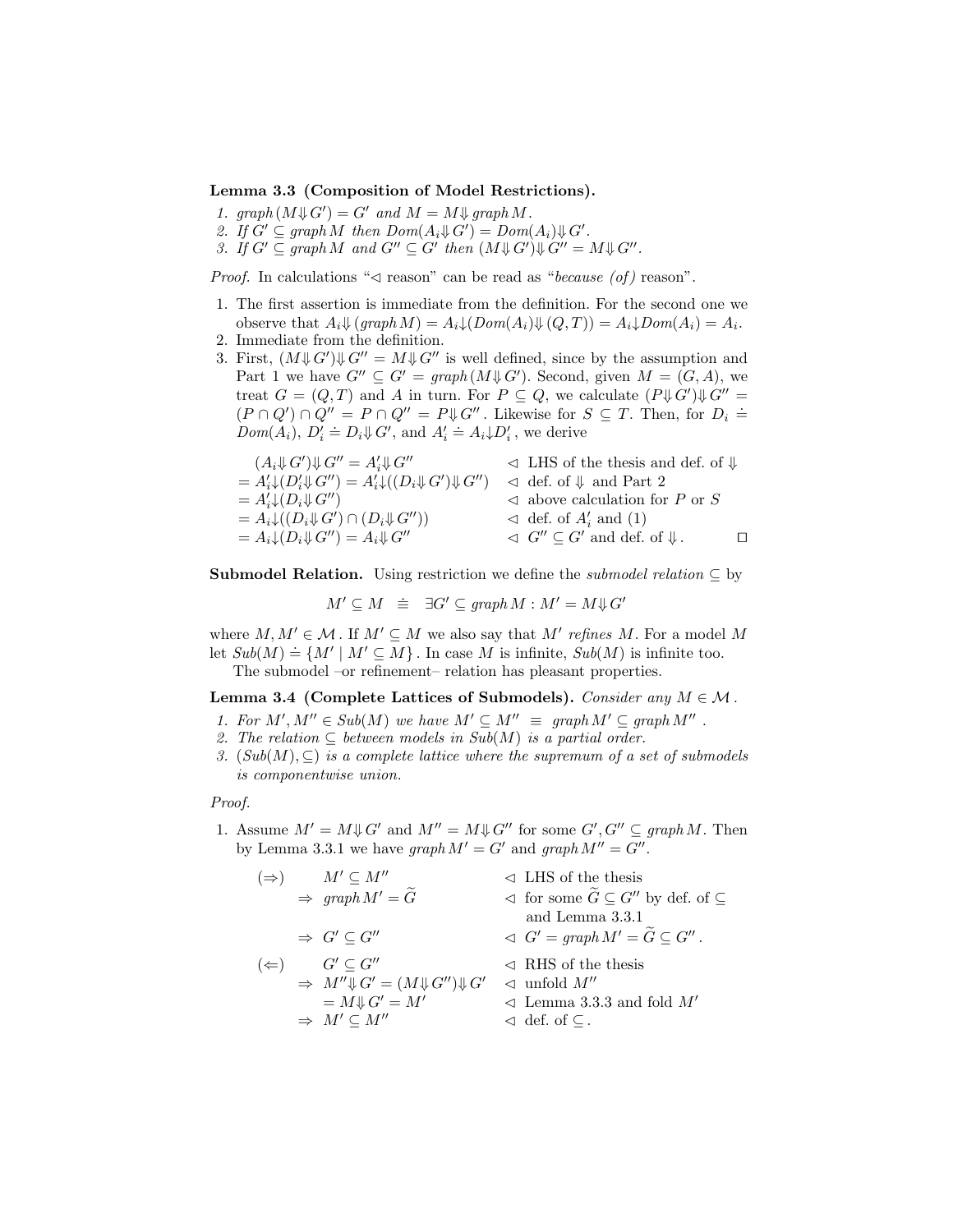- 2. This is immediate from Part 1, since  $\subseteq$  is a partial order on graphs.
- 3. By Parts 1 and 2 the partial orders  $(SubGr(qraph M), \subseteq)$  and  $(Sub(M), \subseteq)$ are order-isomorphic. The former is a complete lattice by Lemma 2.1.  $\Box$

### 3.1.3 Expansion as an Upper Adjoint of Quotient

Expansion is specified using Prop. 3.2.1 and then is expressed constructively.

Specification of the Expansion Operation. We first study the interaction between the submodels of a model  $M$  and those of a quotient  $M/E$ . The equivalence E need not be a bisimulation.

#### Lemma 3.5 (Sub-Quotients). Let  $E \in \mathit{Compat}(M)$ .

- 1.  $\forall M' \in Sub(M) : E \in \text{Compat}(M'), i.e., E \cap \text{Dom}(A_i')^2 \subseteq A_i' ; (A_i')^{\circ}.$
- 2. The quotient operation  $/E : Sub(M) \rightarrow Sub(M/E)$  preserves all suprema.

*Proof.* Let  $D_i \doteq Dom(A_i)$  and  $D'_i \doteq Dom(A'_i)$ .

1. Consider an  $M' \in Sub(M)$ , say  $M' = M \downarrow G'$  for some  $G' \subseteq graph M$ . By definition of  $\Downarrow$  we have  $A'_i \subseteq A_i$  and thus  $D'_i \subseteq D_i$ . Hence

$$
E \cap (D_i')^2 = E \cap (D_i)^2 \cap (D_i')^2 \qquad \triangleleft \text{ LHS of the thesis and } D_i' \subseteq D_i
$$
  
\n
$$
\subseteq (A_i; A_i^{\circ}) \cap (D_i')^2 \qquad \triangleleft E \in Compat(M)
$$
  
\n
$$
= (A_i \downarrow D_i') ; (A_i \downarrow D_i')^{\circ} = A_i' ; (A_i')^{\circ} \qquad \triangleleft \text{ relation algebra and def. of } \Downarrow.
$$

2. By a straightforward calculation.  $\Box$ 

Now we can specify the *expansion operation*  $\setminus E$  as an upper adjoint, thanks to Part 2 and Prop. 3.2.1 where  $A = Sub(M), B = Sub(M/E), F = /E, G = \setminus E$ . Namely, for any  $M \in \mathcal{M}$  and  $E \in \mathit{Compat}(M)$ ,

$$
\forall M' \in Sub(M), N \in Sub(M/E): M' \subseteq N \setminus E \equiv M'/E \subseteq N. \tag{5}
$$

The set  $Sub(M/E) \backslash E$  of E-closed submodels of M (see Prop. 3.1.2) is denoted by  $\text{CISub}_E(M)$ . If  $M' \in \text{CISub}_E(M)$  then  $\forall t \in T$ ,  $t' \in T' : t'/E = t/E \Rightarrow t \in T'$ .

Computable Form of the Expansion Operation. Equation (3) for  $G = \setminus E$ is brought into a form that for finite  $M/E$  is computable symbolically (§ 2.3.4). Lemma 3.6 (Constructive Expansion). Given any  $E \in \textit{Compat}(M)$  and  $M_E \in Sub(M/E)$ , we have  $M_E \backslash E = M \Downarrow \widehat{G}$  for the graph

$$
\widehat{G} = (\widehat{Q}, \widehat{T}) \doteq (\bigcup Q_E , \bigcup_{(X,Y) \in T_E} (X \times Y) \cap T ).
$$

*Proof.* By (3) it suffices to show that  $M\psi \hat{G} = \sup\{M' \in Sub(M) \mid M'/E \subseteq$  $M_E$ . Then Lemma 3.4.1 reduces this to proving  $\hat{Q} = \sup \mathcal{Z}$  where  $\mathcal{Z} = \{P\}$ .  $P/E \subseteq Q_E$ , and similarly for  $\widehat{T}$ . Let us detail the calculation for  $\widehat{Q}$ ; that for  $\widehat{T}$ is analogous.

First, clearly  $Q/E = (\bigcup_{E} Q_{E})/E = Q_{E} \subseteq Q_{E}$  and hence  $Q \in \mathcal{Z}$ . Second, for any  $P \in \mathcal{Z}$ , we deduce  $P \subseteq \widehat{Q}$ :

$$
\bigcup (P/E) \subseteq \bigcup Q_E \quad \vartriangleleft P/E \subseteq Q_E \text{ and isotony of } \bigcup
$$
  
\n
$$
\Rightarrow P \subseteq \widehat{Q} \qquad \vartriangleleft P = \bigcup (P/E) \text{ and def. of } \widehat{Q}.
$$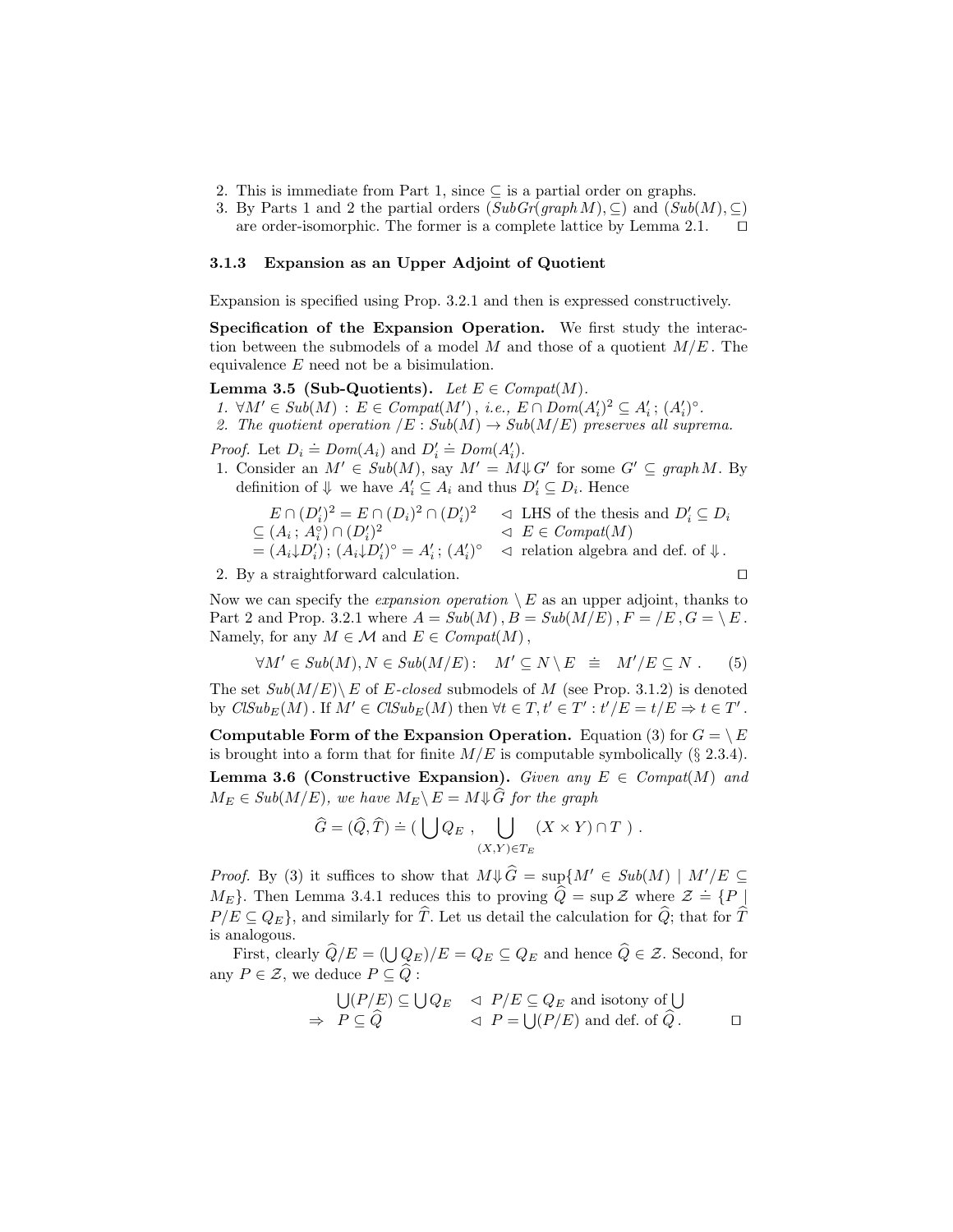#### 3.1.4 Restrictions of the Quotient and Expansion Operations

Using Prop. 3.2.2 we first derive f and g from  $/E$  and  $\setminus E$ , resp. Second, we formalize  $M$  as a parameter and instantiate  $E$  to a coarsest bisimulation (cf. Lemma 2.2.1).

Restricted Expansion as Maximal Inverse of Restricted Quotient. We want to obtain an isomorphism between certain classes of models. To this end we define the following restrictions of  $/E$  and  $\setminus E$  for any  $M \in \mathcal{M}$ ,  $E \in \mathit{Compat}(M)$ :

$$
\forall M' \in ClSub_E(M): Shrink_{M,E} M' = M'/E,
$$
  

$$
\forall N \in Sub(M/E): Grow_{M,E} N = N \setminus E,
$$

and  $Shrink_{M,E}: CISub_E(M) \to Sub(M/E)$ ,  $Group_{M,E}: Sub(M/E) \to CISub_E(M)$ . Indeed  $\setminus E : B \to A$  entails  $A \cap (B \setminus E) = B \setminus E = CISub_E(M)$  and  $M/E \in$  $Sub(M)/E$  entails  $B \cap (A/E) = Sub(M/E) \cap (Sub(M)/E) = Sub(M/E)$ .

The following maximality property follows from (5) and Prop. 3.2.2.

**Lemma 3.7.** Grow<sub>M,E</sub> is the image-maximal inverse of  $Shrink_{M,E}$ .

Generic Forms of Restricted Quotient and Expansion. Let  $\text{ClSub}(M)$  = CLSub<sub>Red(M)</sub>(M) and  $SubRed(M) \doteq Sub(M/Red(M))$ . Here Red(M) stands for  $Red_{\mathcal{B}}(M)$  (cf. § 2.3.4) given the understood bisimulation class  $\mathcal{B}$ . We define

$$
\forall M \in \mathcal{M}, M' \in \text{CISub}(M): \text{ (Shrink } M) M' = M'/\text{Red}(M), \tag{6}
$$

$$
\forall M \in \mathcal{M}, N \in SubRed(M): (Grow\ M)\ N = N \setminus Red(M). \tag{7}
$$

The typing is  $Shrink: (M : \mathcal{M}) \rightarrow (ClSub(M) \rightarrow SubRed(M)), Grow: (M : \mathcal{M}) \rightarrow$  $(SubRed(M) \to ClSub(M))$ . The reduction of any  $M \in \mathcal{M}$  is  $(Shrink M) M$ .

Since  $Grow M = Grow_{M,Red(M)}$  and  $Shrink M = Shrink_{M,Red(M)}$ , Lemma 3.7 entails a parametrized form of maximality.

**Proposition 3.8 (Maximal Inverse).** For any  $M$ -model  $M$ , the function  $Grow M$  is the image-maximal inverse of the function  $Shrink M$ .

Therefore  $(Grow M) N = \sup\{M' \in Sub(M) \mid M'/Red(M) = N\}$ ; see (4). Moreover  $M \in CISub(M)$  since  $M = (Grow M \circ Shrink M) M$ .

#### 3.2 Preservation of Satisfactory Refinements under Expansion

Abstract Model Classes. We assume that M is partitioned into  $\mathcal{M}^{\downarrow}$  and  $\mathcal{M}^{\uparrow}$  such that  $\mathcal{M}^{\uparrow} = \{M/E \mid M \in \mathcal{M}^{\downarrow} \land E \in \text{Compat}(M)\}\.$  Thus quotients of quotients are not considered. In this case  $\mathcal M$  is called a *two-level* model class. Let the class  $\mathcal{N}^{\uparrow} \subseteq \mathcal{M}^{\uparrow}$  of bisimulation quotients be  $\mathcal{N}^{\uparrow} \doteq \bigcup_{M \in \mathcal{M}^{\downarrow}} SubRed(M)$ . It is said to *abstract* the quotient-free class  $\mathcal{M}^{\downarrow}$ .

Satisfactory Refinements. Let  $\varphi$  be a predicate over states in *M*-models. The refinement –or submodel– relation  $\subseteq : \mathcal{M}^2$  (§ 3.1.2) is strengthened to the  $\varphi$ -(satisfactory) refinement relation  $\sqsubseteq_{\varphi} : (\mathcal{M}^{\downarrow})^2 \cup (\mathcal{N}^{\uparrow})^2$  given by

$$
M' \sqsubseteq_{\varphi} M \doteq (M' \subseteq M) \wedge (M' \models \varphi).
$$
\n<sup>(8)</sup>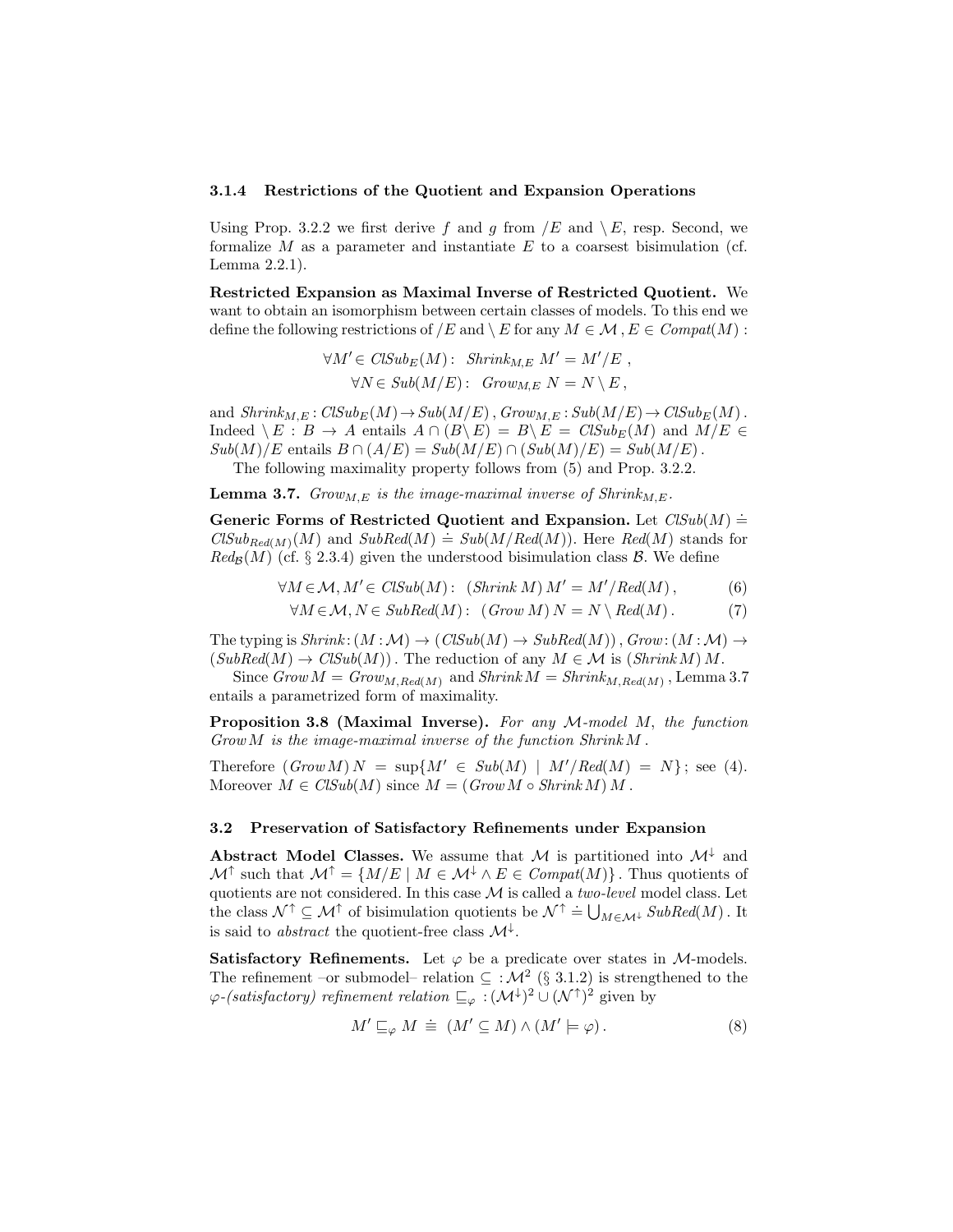Certain satisfactory refinement relations can be expanded from  $(\mathcal{N}^{\uparrow})^2$  to  $(\mathcal{M}^{\downarrow})^2$ .

**Admissibility.** The predicate  $\varphi$  is *M*-admissible –see examples in § 4– if

$$
\forall M \in \mathcal{M}^{\downarrow}, E \in \mathcal{B}^{(M)}: M/E \models \varphi \Rightarrow M \models \varphi . \tag{9}
$$

**Lemma 3.9.** For any M-admissible  $\varphi$ , we have  $\forall M \in \mathcal{M}^{\downarrow}$ ,  $M' \in \mathit{CISub}(M)$ :  $(Shrink M) M' \models \varphi \Rightarrow M' \models \varphi$ .

*Proof.* Let any  $M \in \mathcal{M}^{\downarrow}$  and  $M' \in \text{ClSub}_E(M)$  (§3.1.3) where  $E = \text{Red}(M)$ and  $M'/E = \varphi$  (6). First we deduce  $E \in \mathcal{B}^{(M')}$  by proving  $\forall x, y, x' \in \mathcal{Q}'$ :  $xT'y \wedge xEx' \Rightarrow (\exists y' \in Q' : x'T'y' \wedge yEy')$ . Let any  $x, y, x' \in Q'$  and  $t' = (x, y)$ such that  $t' \in T' \wedge xEx'$ . For some  $y' \in Q$  and  $t'' = (x', y')$ , we have

$$
\begin{array}{lll}\n t' \in T' \land xEx' & \lhd \quad \text{hyp. about } x, y, x', t' \\
 \Rightarrow \quad t' \in T' \land xEx' \land t'' \in T \land yEy' & \lhd \quad M' \subseteq M \text{ and } E \in \mathcal{B}^{(M)} \\
 \Rightarrow \quad t'' \in T' \land yEy' & \lhd \quad t'/E = t''/E \text{ and hyp. about } M'.\n \end{array}
$$

Now (9),  $Red(M) \in \mathcal{B}^{(M')}$ , and (6) entail  $(Shrink M) M' \models \varphi \Rightarrow M' \models \varphi$ .  $\Box$ 

For 
$$
M' = (Grow M) N'
$$
, the thesis above becomes  $\forall M \in \mathcal{M}^{\downarrow}, N' \in SubRed(M):$   
 $N' \models \varphi \Rightarrow (Grow M) N' \models \varphi$ . This yields a basic property by (8) and Lemma 3.5.

Proposition 3.10 (Expanding Abstract Refinements). Given a two-level model class M, an abstract model class  $\mathcal{N}^{\uparrow}$ , and an M-admissible formula  $\varphi$ ,

$$
\forall M \in \mathcal{M}^{\downarrow}, N, N' \in SubRed(M) : N' \sqsubseteq_{\varphi} N \Rightarrow (Grow M) N' \sqsubseteq_{\varphi} (Grow M) N.
$$

The generalization to abstract model classes other than  $\mathcal{N}^{\uparrow}$  should be studied. This issue is related to the use of diverse abstractions in abstract verification [3].

#### 3.3 A Generic Algorithm for Model Refinement by Abstraction

As a result we can present the specification and construction of Algorithm Refine.

Preconditions. The context has to provide the following data:

- $(H_1)$  A two-level model class  $M$ , an M-compatible bisimulation class  $\mathcal{B}$ , and a map generator  $F_B$ .
- $(H_2)$  A finite or well-structured infinite  $\mathcal{M}^{\downarrow}$ -model M for which the finitary B-reducer is obtained by some known algorithm  $BisimAlg_{\mathcal{O}_{\mathcal{B}}}$ .
- $(H_3)$  A set Frml of M-admissible formulae.
- $(H_4)$  An algorithm  $FiniteRefine: Frm \rightarrow (\mathcal{M} \rightarrow \mathcal{M})$  with lowest known complexity, which given any  $\varphi \in \mathit{Frml}$  and any finite  $M \in \mathcal{M}$ , produces a model M' that satisfies  $M' \sqsubseteq_{\varphi} M \wedge ((M \models \varphi) \equiv M' = M)$ .

**Postcondition.** For parameters  $\varphi \in Frml$  and  $M \in \mathcal{M}^{\downarrow}$ , the result M' satisfies  $M' \sqsubseteq_{\varphi} M \wedge (((Shrink M)M \models \varphi) \equiv M' = M).$ 

**Algorithm Refine.** The constructive function  $Refine: Frm \rightarrow (\mathcal{M}^{\downarrow} \rightarrow \mathcal{M}^{\downarrow})$  is defined as follows, given (6), (7), Lemma 3.6, and the Preconditions:

 $\forall \varphi \in \mathit{Frml}, M \in \mathcal{M}^{\downarrow}$ : (Refine  $\varphi$ )  $M = (\mathit{Grow}\,M \circ \mathit{FiniteRefine}\, \varphi \circ \mathit{Shrink}\,M)$  M .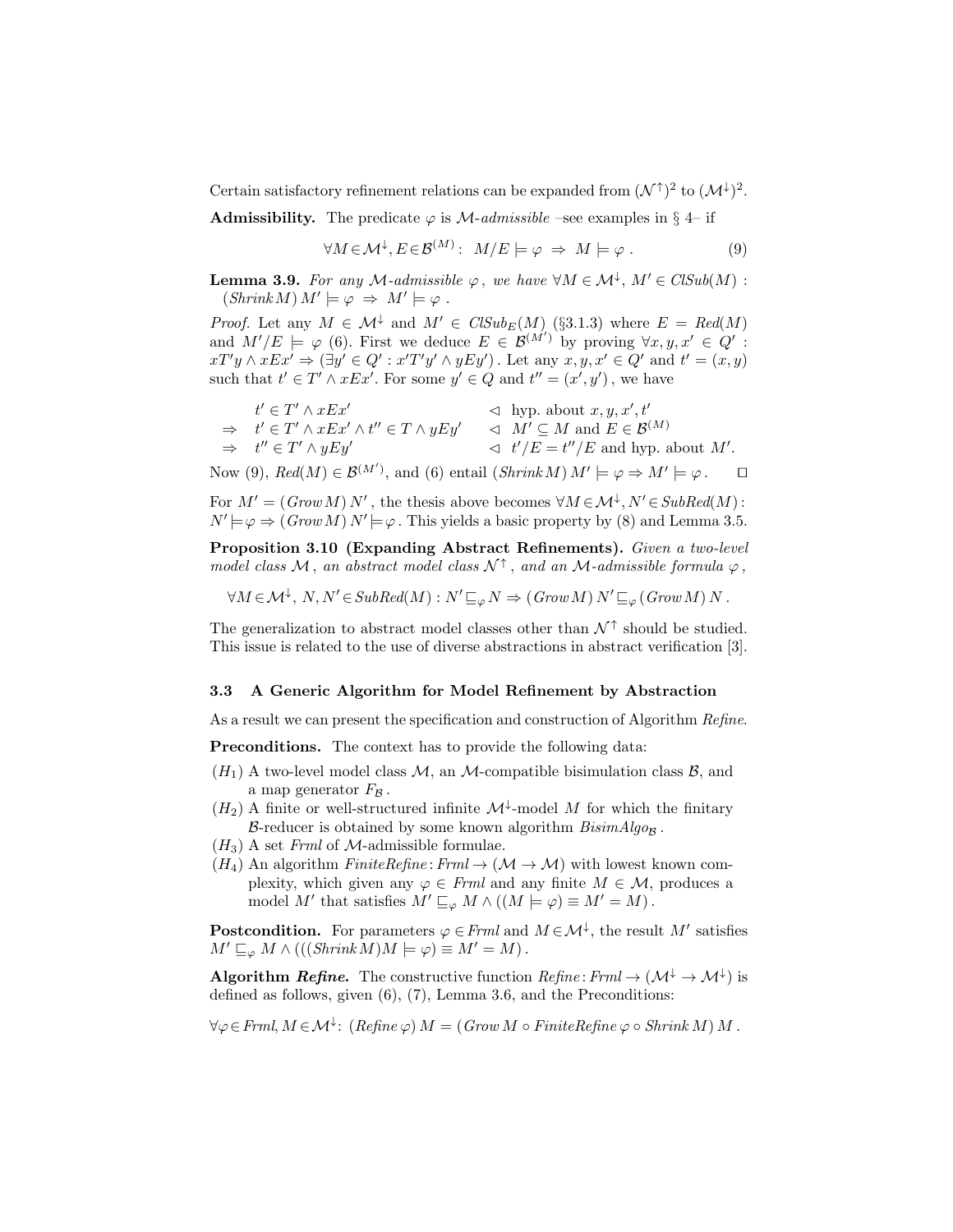Correctness follows from Prop. 3.8 and Prop. 3.10 where  $N' = (FiniteRefine \varphi) N$ .  $N = (Shrink M) M$ . For finite models, the complexity of Refine is polynomial if that of FiniteRefine is polynomial. For well-structured infinite models, symbolic forms of the functions Shrink and Grow can be used; see § 2.4.5 and Lemma 3.6.

**Maximal Refinements.** The image-maximal inverse  $Grow\ M$  yields the largest possible model given Prop. 3.8. Hence Refine generates a maximal correctly refined model if  $FiniteRefine$  does it. However various finite-state refinement algorithms do not yield maximal models, e.g., they may exclude legitimate nondeterminism. The latter issue is outside the scope of the present work.

If Shrink and Grow are defined as bidirectional functions then  $Grow M$  is a right-inverse of Shrink M [6]. This does entail the Postcondition but not Prop. 3.8.

Abstract Verification. Let  $Check : Frm \rightarrow (\mathcal{M}^{\downarrow} \rightarrow Bool)$  where  $(Check \varphi) M =$  $(FiniteCheck \varphi \circ Shrink M)$  M assuming  $(FiniteCheck \varphi)$   $M \equiv (M \models \varphi)$ . Then  $(Check \varphi) M \equiv (M \models \varphi)$ . So *Check* allows verifying models; see e.g. [1]. The preconditions of *Check* are those of *Refine* except for simple changes in  $(H_4)$ . The function  $FiniteCheck \varphi$  may have a lower complexity than  $FiniteRefine \varphi$ .

# 4 A Summary of Typical Applications

Due to limited space we merely sketch a few applications; proofs are omitted.

Determining Minimum-Cost Paths. This example was considered in § 1. Given a model  $M = (G, A)$ , an M-path is a path of G. For any  $Z \subseteq Q$ , the set of M-paths from x to some  $z \in Z$  is denoted by  $Paths(x, G, Z)$ .

Consider two models M and  $M'$ , a bisimulation class  $\mathcal B$  and a  $\mathcal B$ -bisimulation relation R for  $(M, M')$ . Let  $x_0, x'_0$  be any states of  $M, M'$  such that  $x_0 R x'_0$ . Then clearly for every M-path  $x_0 \ldots x_i \ldots x_n$ , there is an R-bisimilar M'-path  $x'_0 \ldots x'_i \ldots x'_n$ , i.e.,  $\bigwedge_{i=0...n} x_i R x'_i$ , and for any M'-path from  $x'_0$  there is a corresponding R-bisimilar M-path starting in  $x_0$ . See also Lemma 7.5 in [1].

Let  $\mathcal{M}_{mcp}$  be the set of models  $(G,(Z,g,V))$  where  $G = (Q,T)$  may be infinite,  $Z: Q \to \mathsf{Bool}$  represents the subset  $Q-Dom(T)$  (for brevity we therefore write  $Z = Q - Dom(T)$ ,  $g: T \to \mathbb{R}^+$  is a total edge-cost function such that Im(g) is finite, and  $V: Q \to \mathbb{R}^+$  is the value function for M such that V is total and  $\forall x \in Q : V(x) \doteq \min\{cost(p) | p \in Paths(x, G, Z)\}\$  where  $cost(p)$  is the cumulative cost of p. Obviously,  $V(x) = 0$  iff  $Z x =$  true. In this application refinement is thus expressed by the removal of edges but not of nodes. Indeed Z is reachable from every  $x \in Q$  since  $V(Q) \subseteq \mathbb{R}^+$ . If needed, Q is first replaced by the set of  $Q$ -nodes from which  $Z$  is reachable.

The  $\mathcal{B}_{mcp}$ -bisimulation equivalences are generated by the map

$$
F_g \doteq \lambda M : \mathcal{M}_{mcp} \cdot \lambda E : Q^2. W_g(E) \cap F_{basic}(E),
$$
  
\n
$$
W_g(E) \doteq \{ (x, x') \mid \forall y, y' : xTy \wedge x'Ty' \wedge yEy' \Rightarrow g(x, y) = g(x', y') \}.
$$

The bisimulation algorithms in § 2.4.4-5 can be used. The  $\mathcal{M}_{mer}$ -compatibility of  $B_{mcp}$  is proved using Lemma 2.2 and the above construction of bisimilar paths. Model quotients are independent of V since  $F<sub>g</sub>$  is independent of V.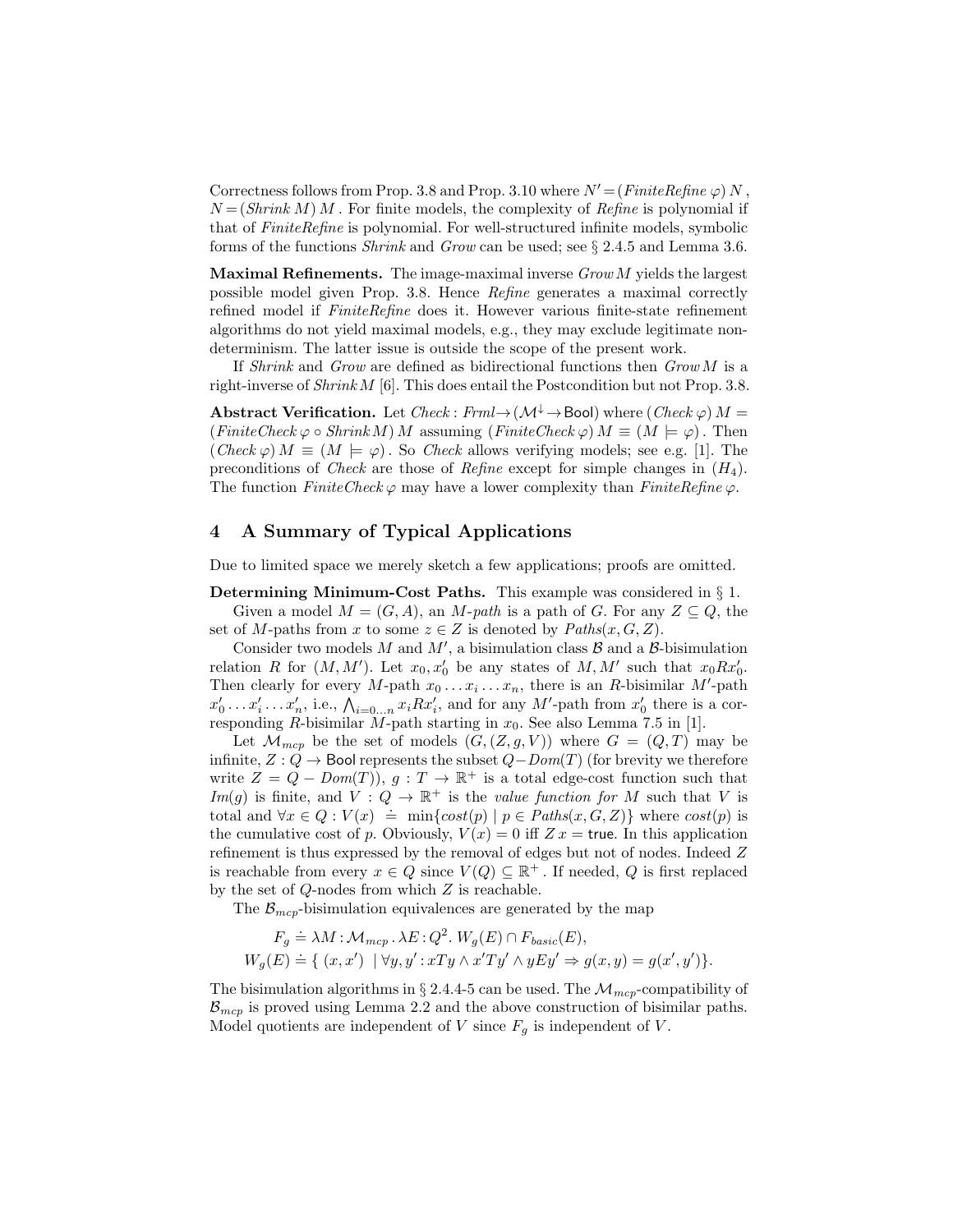A model M is *optimal* iff  $\forall x \in Q : \varphi_{mcp} x$  where  $\varphi_{mcp}$  is defined by  $\varphi_{mcp} x \equiv$  $\forall p \in \text{Paths}(x, G, Z) : \text{cost } p = V(x)$ . Regarding submodels,  $M' \subseteq M$  if  $Q' =$  $Q, T' \subseteq T, Z' = Z$ . So  $g' = g\downarrow T'$  and  $V' = V\downarrow Q' = V$  given  $Q' = Q$ . By definition of  $\mathcal{M}_{mcp}$ -models, V' is the value function for  $M'$ . Hence the optimality of M' entails its *optimality* w.r.t. M since  $\forall x \in Q : V'(x) = V(x)$ .

The  $\mathcal{M}_{mcp}$ -admissibility of  $\varphi_{mcp}$  has been proved. So *Refine*  $\varphi_{mcp}$  is applicable. As well known, the complexity of FiniteRefine  $\varphi_{mcp}$  is polynomial.

**Illustration.** We illustrate the above mcp-application. Here  $[a, b]$  stands for the closed interval  $\{x \mid x \in \mathbb{R} \land a \leq x \leq b\}$ . Thus the set  $[a, b]$  is infinite when  $a < b$ . The (half-)open intervals  $[a, b]$ ,  $[a, b]$  and  $[a, b]$  are defined analogously.

Consider  $M = ((Q, T), (Z, g, V))$  where  $Q = [0, 4]$ , the map V may remain implicit,  $T = \{(x, y) \mid x \in [0, 1] \land y = x + 3 \lor x \in [0, 3[\land y = x + 1], Z = [3, 4]$ and  $g = (T \to \{10, 5\}) \cap \{((x, y), c) \mid y = x + 3 \land c = 10 \lor y = x + 1 \land c = 5\}.$ 

First, M is reduced to  $N = (ShrinkM) M = M/Red(M)$  using  $F_g$ . Let  $N = ((Q_N, T_N), (Z_N, g_N, V_N)), X_0 = \{0\}, X_1 = ]0,1[, X_2 = \{1\}, X_3 = ]1,2[$  and  $X_4 = [2, 3]$ . We obtain  $Q_N = \{X_0, X_1, X_2, X_3, X_4, Z\}$ ,  $Z_N = \{Z\}$  and

 $T_N = \{(X_0, X_2), (X_0, Z), (X_1, X_3), (X_1, Z), (X_2, X_4), (X_2, Z), (X_3, X_4), (X_4, Z)\},$  $g_N = (T_N \rightarrow \{10, 5\}) \cap \{((X, Y), c) \mid (X \neq X_4 \land Y = Z) \equiv (c = 10)\}$ 

$$
y_N = (1_N \rightarrow 10, 0) \quad (1_N \rightarrow 1) \quad (1_N \rightarrow 1) \quad (1_N \rightarrow 1) \quad (1_N \rightarrow 1) \quad (1_N \rightarrow 1) \quad (1_N \rightarrow 1) \quad (1_N \rightarrow 1) \quad (1_N \rightarrow 1) \quad (1_N \rightarrow 1) \quad (1_N \rightarrow 1) \quad (1_N \rightarrow 1) \quad (1_N \rightarrow 1) \quad (1_N \rightarrow 1) \quad (1_N \rightarrow 1) \quad (1_N \rightarrow 1) \quad (1_N \rightarrow 1) \quad (1_N \rightarrow 1) \quad (1_N \rightarrow 1) \quad (1_N \rightarrow 1) \quad (1_N \rightarrow 1) \quad (1_N \rightarrow 1) \quad (1_N \rightarrow 1) \quad (1_N \rightarrow 1) \quad (1_N \rightarrow 1) \quad (1_N \rightarrow 1) \quad (1_N \rightarrow 1) \quad (1_N \rightarrow 1) \quad (1_N \rightarrow 1) \quad (1_N \rightarrow 1) \quad (1_N \rightarrow 1) \quad (1_N \rightarrow 1) \quad (1_N \rightarrow 1) \quad (1_N \rightarrow 1) \quad (1_N \rightarrow 1) \quad (1_N \rightarrow 1) \quad (1_N \rightarrow 1) \quad (1_N \rightarrow 1) \quad (1_N \rightarrow 1) \quad (1_N \rightarrow 1) \quad (1_N \rightarrow 1) \quad (1_N \rightarrow 1) \quad (1_N \rightarrow 1) \quad (1_N \rightarrow 1) \quad (1_N \rightarrow 1) \quad (1_N \rightarrow 1) \quad (1_N \rightarrow 1) \quad (1_N \rightarrow 1) \quad (1_N \rightarrow 1) \quad (1_N \rightarrow 1) \quad (1_N \rightarrow 1) \quad (1_N \rightarrow 1) \quad (1_N \rightarrow 1) \quad (1_N \rightarrow 1) \quad (1_N \rightarrow 1) \quad (1_N \rightarrow 1) \quad (1_N \rightarrow 1) \quad (1_N \rightarrow 1) \quad (1_N \rightarrow 1) \quad (1_N \rightarrow 1) \quad (1_N \rightarrow 1) \quad (1_N \rightarrow 1) \quad (1_N \rightarrow 1) \quad (1_N \rightarrow 1) \quad (1_N \rightarrow 1) \quad (1_N \rightarrow 1) \quad (1_N \rightarrow 1) \quad (1_N \rightarrow 1) \quad (1_N \rightarrow 1) \quad (1_N \rightarrow 1) \quad (1_N \rightarrow 1) \quad (1_N \rightarrow 1) \quad (1_N \rightarrow 1) \quad (1_N \rightarrow 1) \quad (1_N \rightarrow 1) \quad (1
$$

Second, FiniteRefine  $\varphi_{mcp}$  is applied to the finite quotient N. The result is  $N' = ((Q_N, T'_N), (Z_N, g'_N, V_N))$  where  $T'_N = T_N - \{(X_0, X_2), (X_1, X_3)\}\$  and  $g'_N = g_N \downarrow T'_N$ . By construction we have  $N' \sqsubseteq_{\varphi_{mcp}} N$ .

Third, the optimal N' is expanded to  $(Grow M) N' = N' \backslash Red(M)$ . The result is  $M' = ((Q, T'), (Z, g', V))$  where  $T' = \{(x, y) | x \in [0, 1] \land y = x +$  $3 \vee x \in [1,3[ \wedge y = x + 1] \text{ and } g' = g \downarrow T'$ . Indeed  $X_0 \cup X_1 \cup X_2 = [0,1]$  and  $X_2 \cup X_3 \cup X_4 = [1,3[$ . By construction,  $M' \sqsubseteq_{\varphi_{mcp}} M$ . Note  $T'(1) = \{4,2\}$ . Thanks to the above expression for  $V_N$  it is easy to derive an expression of  $\dot{V}$ , namely  $V = \{(x, c) \mid x \in [3, 4] \land c = 0 \lor x \in [2, 3[ \land c = 5 \lor x \in [0, 2[ \land c = 10 \}$ .

The bisimulation map  $F_q$  could be replaced by another one such that the equivalence of any nodes x and y entails  $V(x) = V(y)$  (see [7, 15]). This could help in obtaining finitary equivalences. However the function  $V$  should then be computed symbolically before reducing any given infinite model.

Generalization to a Family of Optimal Control Problems. A (selective and complete) dioid is a complete idempotent semiring  $(S, \oplus, \otimes, 0, 1)$ , where S is a set of measures of some sort, ⊗ accumulates measures, ⊕ selects optimal measures, 0 and 1 are the neutral elements of  $\oplus$  and  $\otimes$ ,  $\otimes$  is distributive w.r.t.  $\oplus$ , and the natural order  $a \leq b \equiv a \oplus b = b$  is linear. Various optimization problems are formalized using dioids  $D$ , e.g., the shortest-paths problem where  $D = (\mathbb{R}_0^+ \cup {\infty}, \min, +, \infty, 0)$ , the maximum capacity problem where  $D =$  $(\mathbb{R}\cup\{\pm\infty\},\max,\min,-\infty,\infty)$ , and related problems for Markov chains. See [9].

The mcp-example has been generalized to the class  $\mathcal{M}_{optim}$  of dioid-based models and the corresponding adaptation  $\varphi_{\text{optim}}$  of  $\varphi_{\text{mcp}}$ . Hence Refine  $\varphi_{\text{optim}}$ is applicable. Incidentally, Check  $\varphi_{\text{optim}}$  too is applicable; see § 3.3.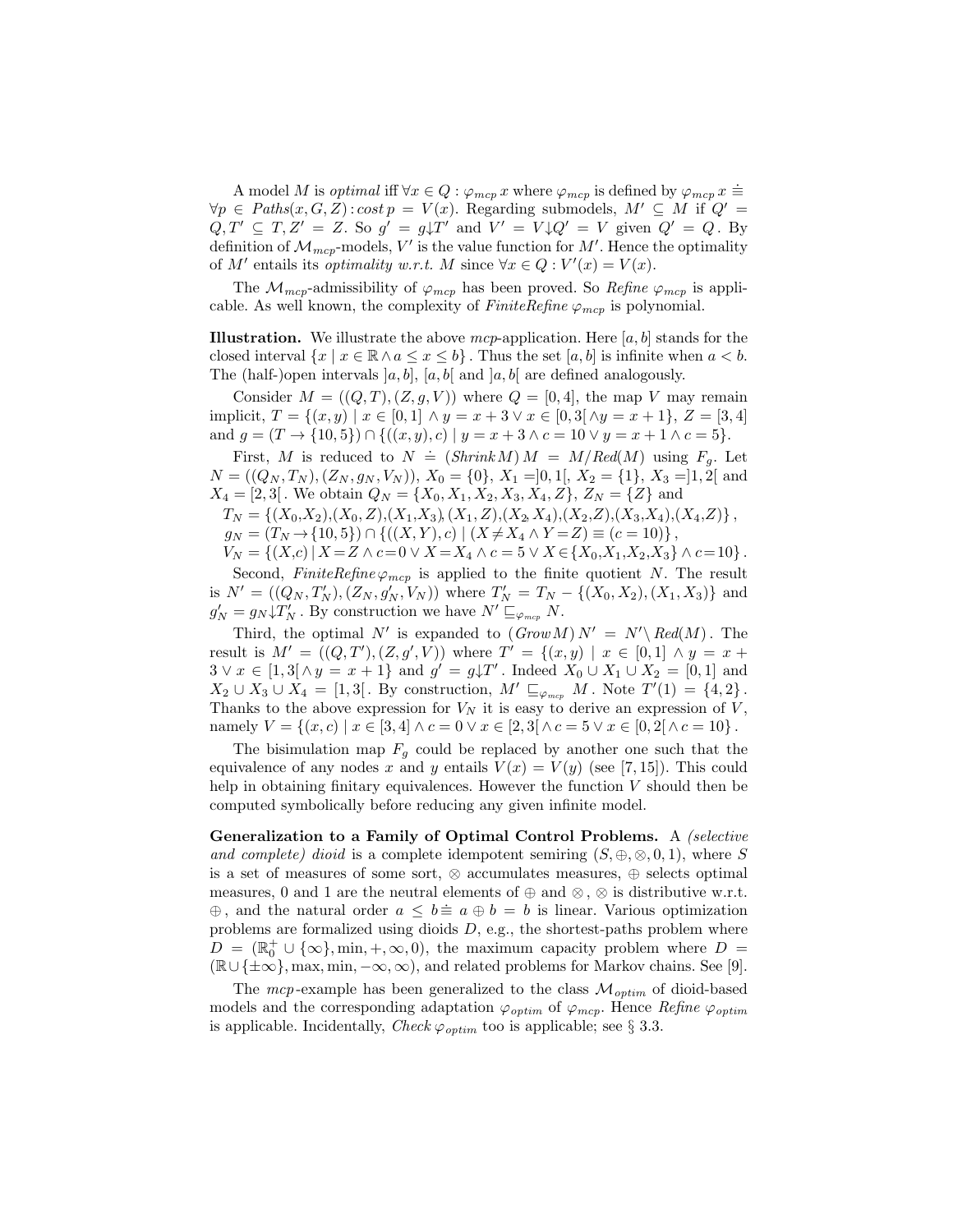The complexity of  $FiniteRefine \varphi_{optim}$  is polynomial in the case of  $\mathcal{M}_{optim}$ models based on dioids with 1 as greatest element wrt.  $\leq$ , see [9] again. This is equivalent to  $a \leq b \Rightarrow a \otimes c \leq b$  for all a, b and c, so extending a path cannot improve its cost. For instance the dioids  $(\mathbb{R}_0^+ \cup {\infty}$ , min,  $+$ ,  $\infty$ , 0) and  $(\mathbb{R} \cup \{\pm \infty\}, \max, \min, -\infty, \infty)$  shown above have this property, contrary to the dioid  $(\mathbb{R}_0^+ \cup {\infty}$ , max,  $+, 0, 0)$  used in the longest-paths problem. However, this property is not a necessary condition for polynomial complexity.

Application to a Family of Temporal Properties. We consider the temporal properties expressed in the logic CTL<sup>∗</sup> . Let be given a finite set P of atomic propositions. The P-based class  $\mathcal{M}_{temp}$  is the set of models  $((Q, T), (Q_{init}, L))$ where  $\forall x \in Q : T(x) \neq \emptyset$ , the map  $Q_{init} : Q \to \mathsf{Bool}$  characterizes a set of initial states, and the map  $L: Q \to 2^P$  is total [1,2]. The  $\mathcal{B}_{temp}$ -bisimulation equivalences are determined by the auxiliary equivalence  $W_{temp} \doteq Q^2 \cap \{(x, x') \mid$  $L(x) = L(x')$ . We assume that  $Q_{init}$  in the given M defines an E-closed set for any equivalence  $E \in \mathcal{B}_{temp}^{(M)}$ . The bisimulation algorithms in § 2.4.3 and § 2.4.5 can be used and the  $\mathcal{M}_{temp}$ -compatibility of  $\mathcal{B}_{temp}$  is easily checked.

The good news is that all  $CTL^*$ -formulae are  $\mathcal{M}_{temp}$ -admissible (Thm. 14 in [2]). Hence for each  $CTL^*$ -formula  $\varphi$ , Refine  $\varphi$  is applicable. The bad news is that the time complexity of  $FiniteRefine \varphi$  is at least exponential in the size of  $\varphi$ , like that of  $\varphi$ -satisfiability. This complexity remains exponential if  $\varphi$  belongs to the less general logics LTL or CTL. See e.g. [1].

# 5 Related Work and Conclusion

Related Work. In [7], a problem of optimal stochastic control is tackled with the help of a dedicated bisimulation. In [12], a design method for supervisory control is developed. It uses bisimulations, is applied to qualitative properties, and involves polynomials as symbolic representations of sets. To study the applicability of our approach to these problems would be worthwhile.

Conclusion. The proposed method reduces the refinement of models to that of finite abstract ones. It involves a restricted expansion which maps refined abstract models back to maximal submodels. It can be used for quantitative or qualitative goals and for models which are very large but finite or infinite but well-structured. Its usefulness depends on various factors which need further examination: each considered design problem must be defined in terms of a model class  $M$ , an M-compatible bisimulation class, and an M-admissible goal formula; very large models must collapse to drastically smaller quotient models; we should know efficient algorithms for solving finite-state problem instances.

# References

- 1. Ch. Baier, J.-P. Katoen, Principles of model checking, MIT Press, 2008.
- 2. E.Clarke, O. Grumberg, D. Peled, Model checking, MIT Press, 3rd ed., 2001.